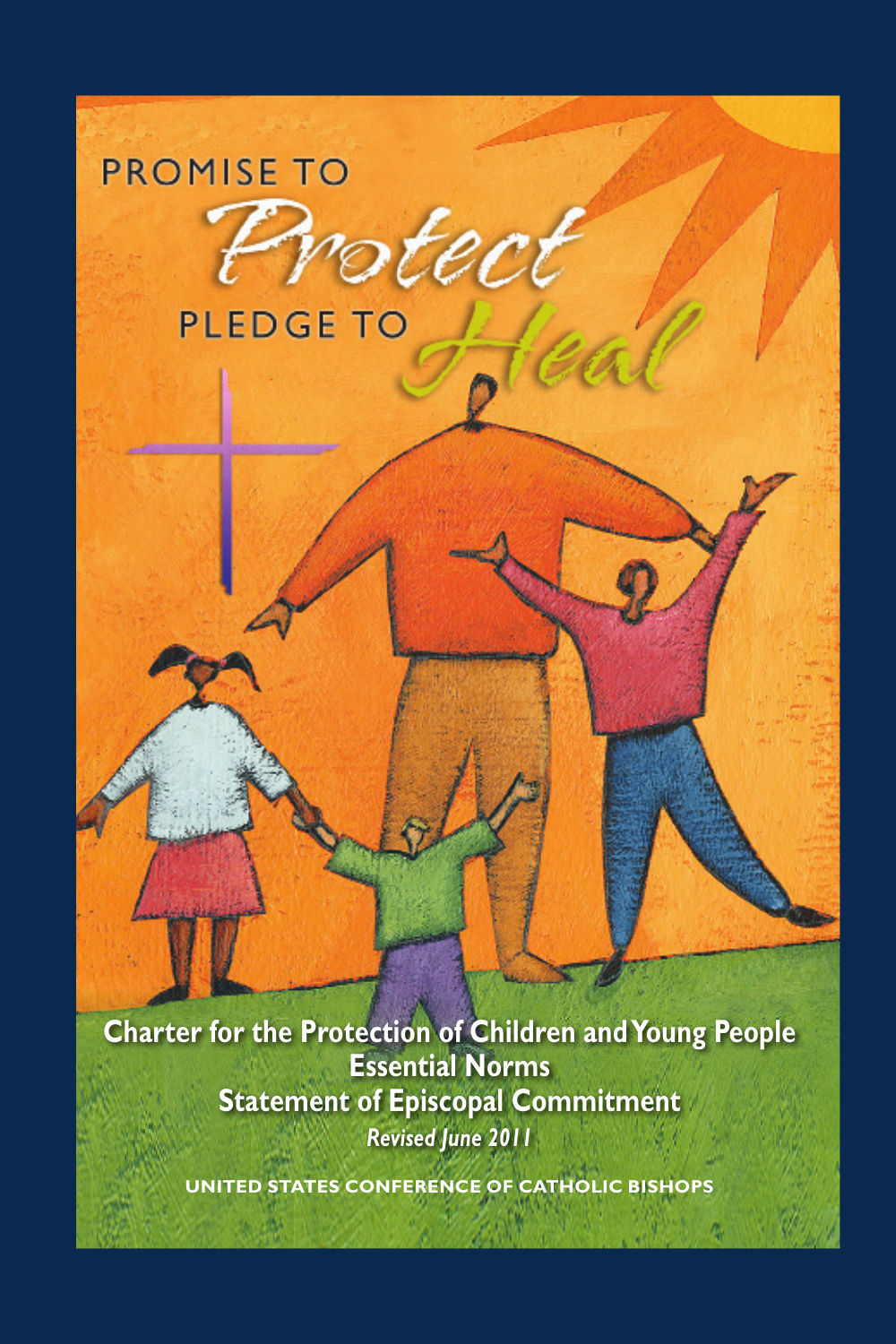

Charter for the Protection of Children and Young People Essential Norms Statement of Episcopal Commitment *Revised June 2011*

> United States Conference of Catholic Bishops Washington, DC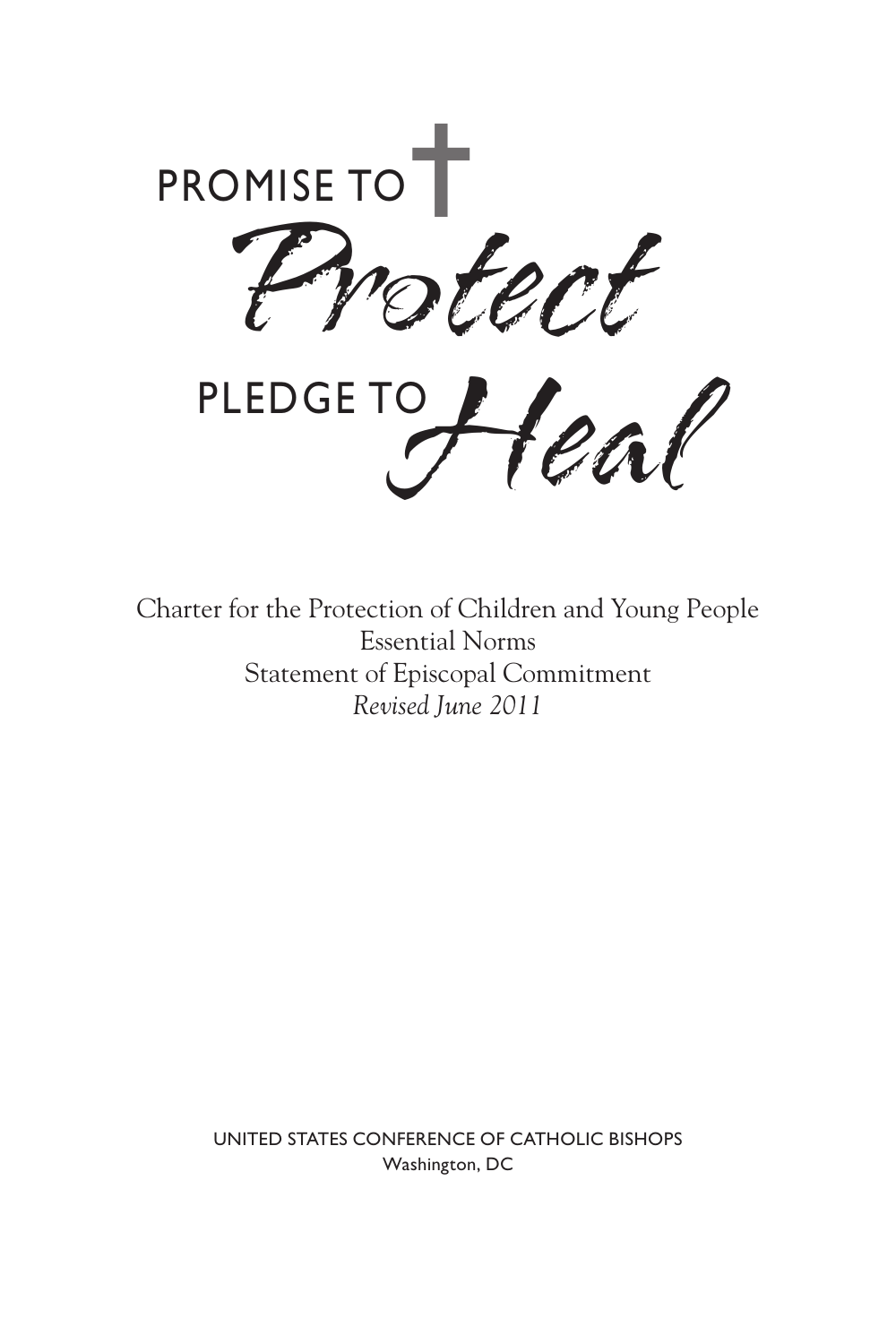The revised *Charter for the Protection of Children and Young People* was developed by the Ad Hoc Committee for Sexual Abuse of the United States Conference of Catholic Bishops (USCCB). It was approved by the full body of U.S. Catholic bishops at its June 2005 General Meeting, and this second revision was approved at the June 2011 General Meeting. The revised *Essential Norms for Diocesan/Eparchial Policies Dealing with Allegations of Sexual Abuse of Minors by Priests or Deacons* was developed by the Ad Hoc Committee on Sexual Abuse of the USCCB and by the Vatican-U.S. Bishops' Mixed Commission on Sex Abuse Norms. They were approved by the full body of bishops at its June 2005 General Meeting, received the subsequent *recognitio* of the Holy See on January 1, 2006, and were promulgated May 5, 2006. The revised *Statement of Episcopal Commitment* was developed by the Ad Hoc Committee on Bishops' Life and Ministry of the USCCB. It was approved by the full body of U.S. Catholic bishops at its November 2005 General Meeting and then again in 2011. This revised edition, containing all three documents, is authorized for publication by the undersigned.

> —Msgr. David J. Malloy, STD General Secretary, USCCB

Scripture texts used in this work are taken from the *New American Bible*, copyright © 1991, 1986, and 1970 by the Confraternity of Christian Doctrine, Washington, DC 20017 and are used by permission of the copyright owner. All rights reserved.

Revised edition, first printing, September 2011

ISBN 978-1-60137-232-1

Copyright © 2011, 2002, United States Conference of Catholic Bishops, Washington, DC 20017. This statement may be reproduced and publicly distributed for purposes of criticism, comment, news reporting, teaching, scholarship, or research only.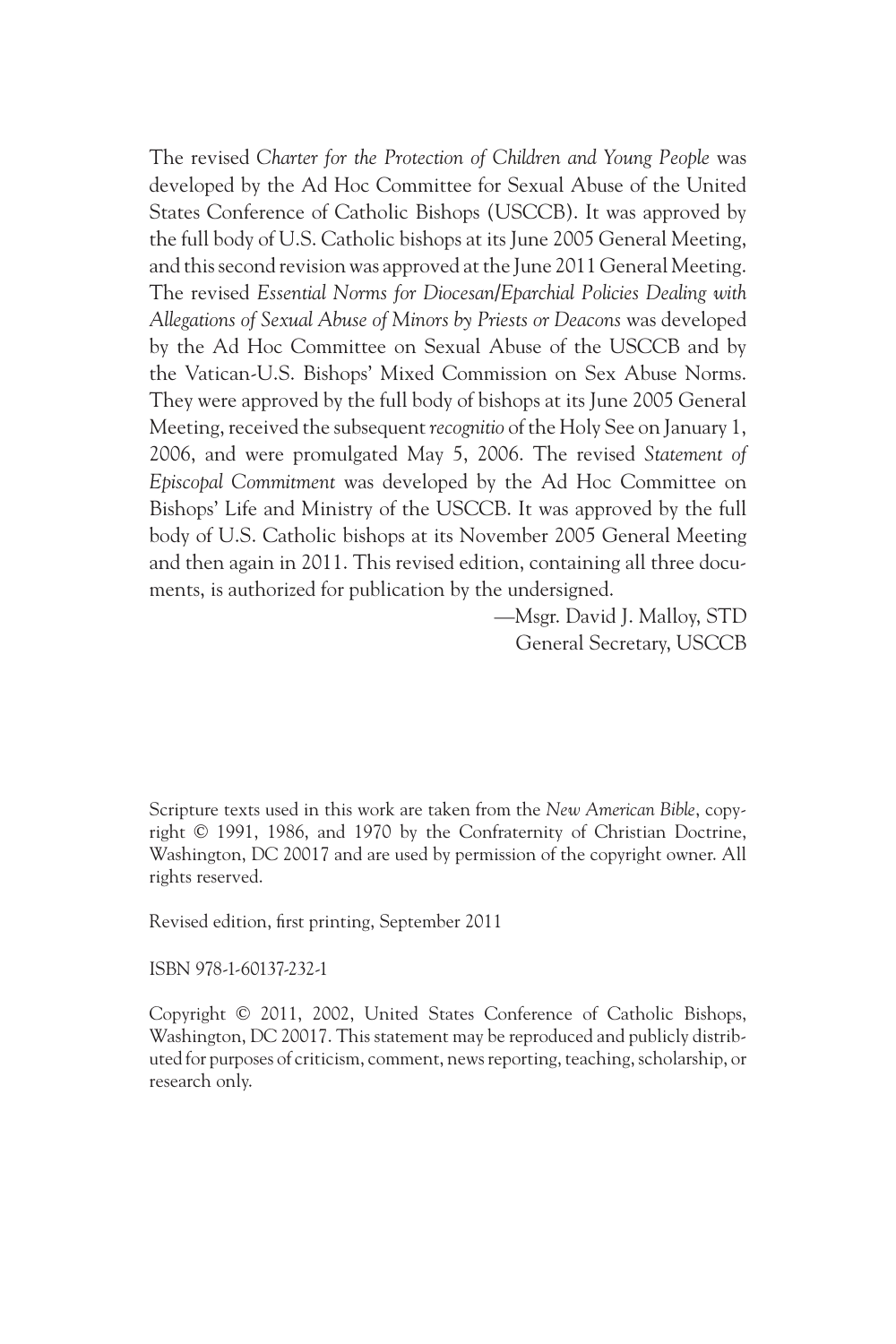✝ Contents

| Charter for the Protection of Children and Young People  1      |
|-----------------------------------------------------------------|
|                                                                 |
| To Promote Healing and Reconciliation with Victims/             |
|                                                                 |
| To Guarantee an Effective Response to Allegations of            |
|                                                                 |
| To Ensure the Accountability of Our Procedures 13               |
|                                                                 |
|                                                                 |
| Essential Norms for Diocesan/Eparchial Policies Dealing with    |
| Allegations of Sexual Abuse of Minors by Priests or Deacons  21 |
|                                                                 |
|                                                                 |
|                                                                 |
|                                                                 |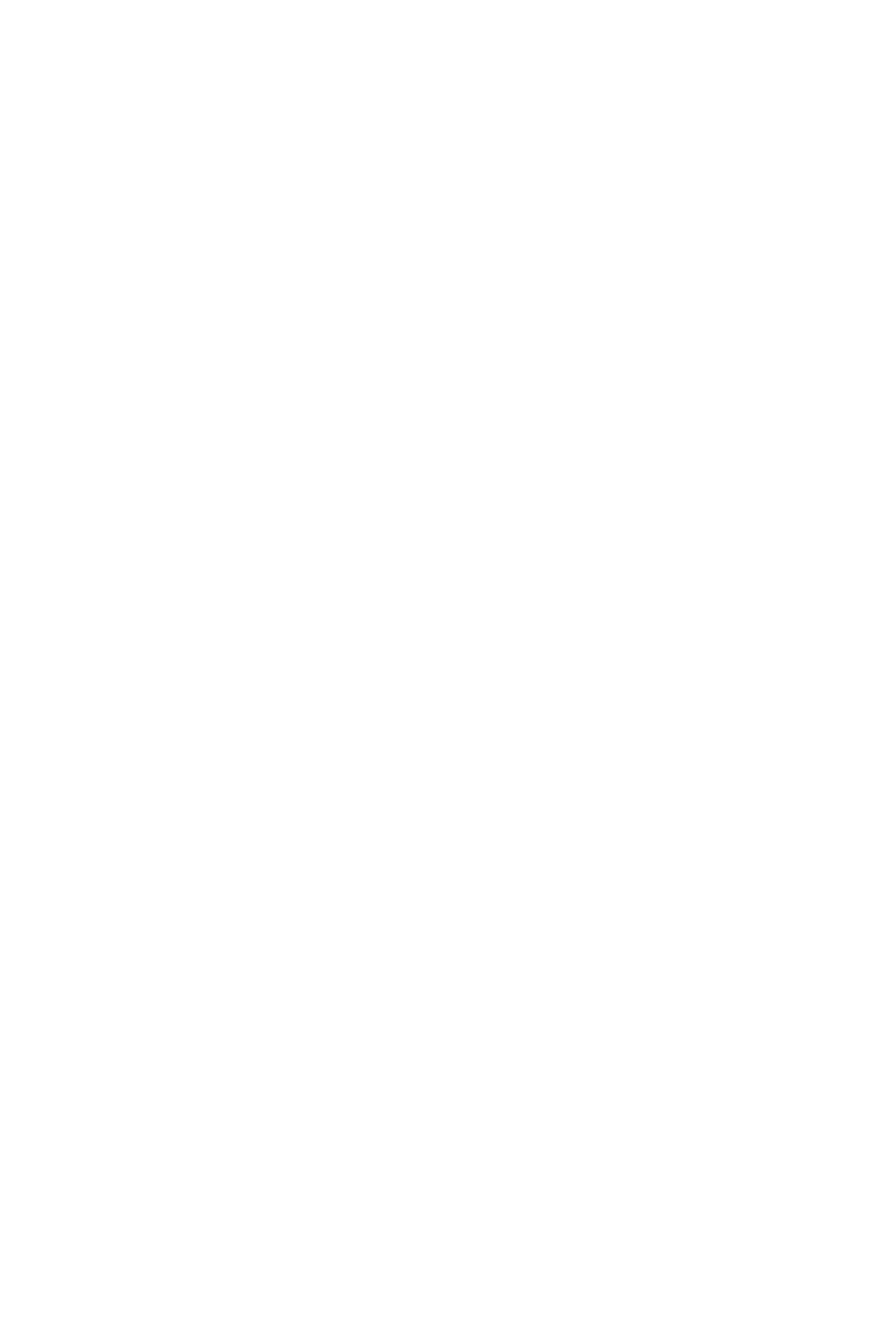# Charter for the Protection of Children and Young People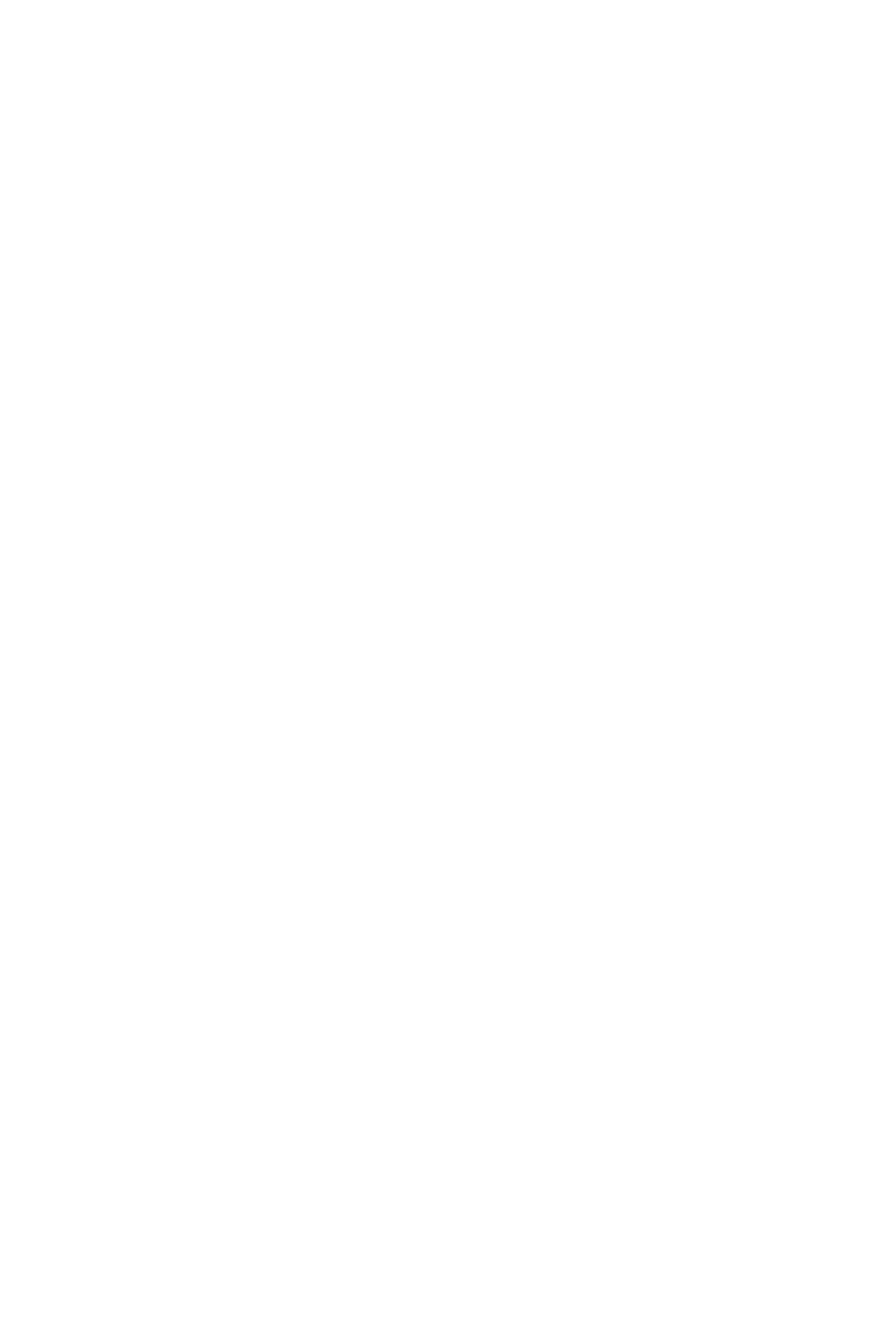✝ Preamble

Since 2002, the Church in the United States has experienced a crisis without precedent in our times. The sexual abuse of children and young people by some deacons, priests, and bishops, and the ways in which these crimes a ince 2002, the Church in the United States has experienced a crisis without precedent in our times. The sexual abuse of children and young people by some deacons, priests, and bishhave caused enormous pain, anger, and confusion. As bishops, we have acknowledged our mistakes and our roles in that suffering, and we apologize and take responsibility again for too often failing victims and the Catholic people in the past. From the depths of our hearts, we bishops express great sorrow and profound regret for what the Catholic people have endured.

Again, with this 2011 revision of the *Charter for the Protection of Children and Young People*, we re-affirm our deep commitment to creating a safe environment within the Church for children and youth. We have listened to the profound pain and suffering of those victimized by sexual abuse and will continue to respond to their cries. We have agonized over the sinfulness, the criminality, and the breach of trust perpetrated by some members of the clergy. We have determined as best we can the extent of the problem of this abuse of minors by clergy in our country, as well as commissioned a study of the causes and context of this problem.

We continue to have a special care for and a commitment to reaching out to the victims of sexual abuse and their families. The damage caused by sexual abuse of minors is devastating and longlasting. We apologize to them for the grave harm that has been inflicted on them, and we offer our help for the future. The loss of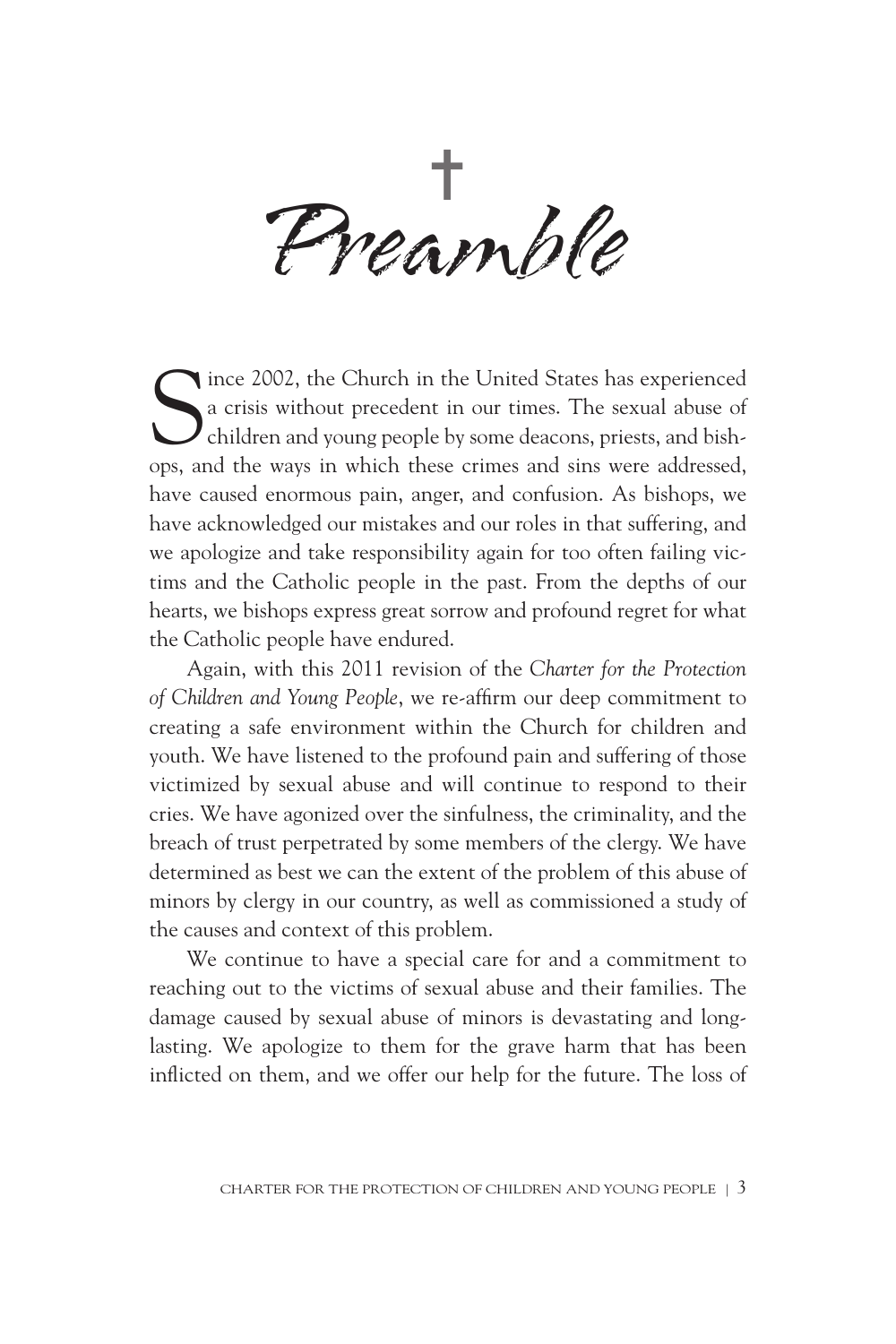trust that is often the consequence of such abuse becomes even more tragic when it leads to a loss of the faith that we have a sacred duty to foster. We make our own the words of His Holiness, Pope John Paul II: that the sexual abuse of young people is "by every standard wrong and rightly considered a crime by society; it is also an appalling sin in the eyes of God" (Address to the Cardinals of the United States and Conference Officers, April 23, 2002).

Along with the victims and their families, the entire Catholic community in this country has suffered because of this scandal and its consequences. In the last nine years, the intense public scrutiny of the minority of the ordained who have betrayed their calling has caused the vast majority of faithful priests and deacons to experience enormous vulnerability to being misunderstood in their ministry and even to the possibility of false accusations. We share with them a firm commitment to renewing the image of the vocation to Holy Orders so that it will continue to be perceived as a life of service to others after the example of Christ our Lord.

We, who have been given the responsibility of shepherding God's people, will, with his help and in full collaboration with all the faithful, continue to work to restore the bonds of trust that unite us. Words alone cannot accomplish this goal. It will begin with the actions we take in our General Assembly and at home in our dioceses and eparchies.

We feel a particular responsibility for "the ministry of reconciliation" (2 Cor 5:18) which God, who reconciled us to himself through Christ, has given us. The love of Christ impels us to ask forgiveness for our own faults but also to appeal to all—to those who have been victimized, to those who have offended, and to all who have felt the wound of this scandal—to be reconciled to God and one another.

Perhaps in a way never before experienced, we have felt the power of sin touch our entire Church family in this country; but as St. Paul boldly says, God made Christ "to be sin who did not know sin, so that we might become the righteousness of God in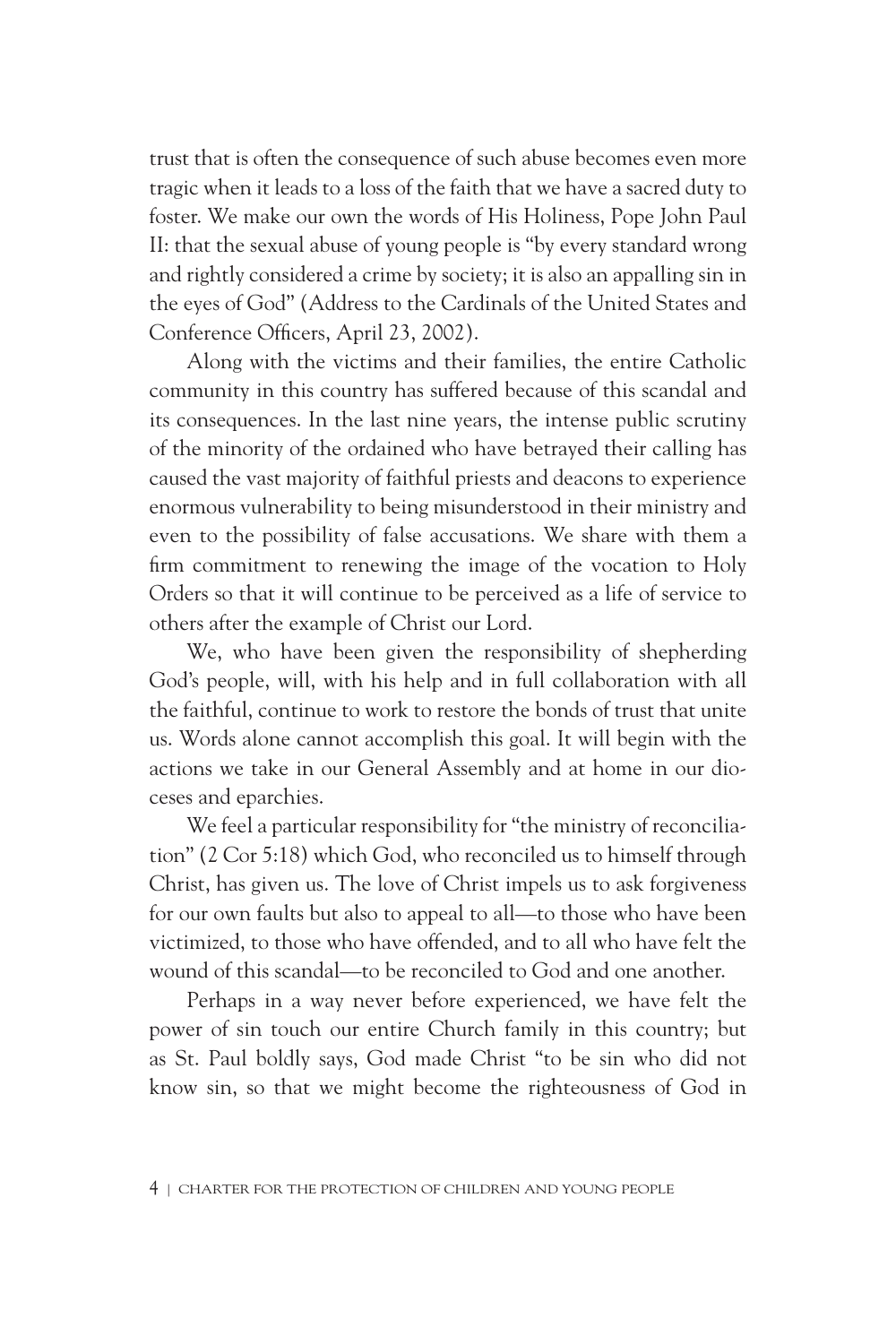him" (2 Cor 5:21). May we who have known sin experience as well, through a spirit of reconciliation, God's own righteousness.

We know that after such profound hurt, healing and reconciliation are beyond human capacity alone. It is God's grace and mercy that will lead us forward, trusting Christ's promise: "for God all things are possible" (Mt 19:26).

In working toward fulfilling this responsibility, we have relied first of all on Almighty God to sustain us in faith and in the discernment of the right course to take.

We have received fraternal guidance and support from the Holy See that has sustained us in this time of trial.

We have relied on the Catholic faithful of the United States. Nationally and in each diocese, the wisdom and expertise of clergy, religious, and laity have contributed immensely to confronting the effects of the crisis and have taken steps to resolve it. We are filled with gratitude for their great faith, for their generosity, and for the spiritual and moral support that we have received from them.

We acknowledge and affirm the faithful service of the vast majority of our priests and deacons and the love that their people have for them. They deservedly have our esteem and that of the Catholic people for their good work. It is regrettable that their committed ministerial witness has been overshadowed by this crisis.

In a special way, we acknowledge those victims of clergy sexual abuse and their families who have trusted us enough to share their stories and to help us appreciate more fully the consequences of this reprehensible violation of sacred trust.

Let there now be no doubt or confusion on anyone's part: For us, your bishops, our obligation to protect children and young people and to prevent sexual abuse flows from the mission and example given to us by Jesus Christ himself, in whose name we serve.

As we work to restore trust, we are reminded how Jesus showed constant care for the vulnerable. He inaugurated his ministry with these words of the Prophet Isaiah: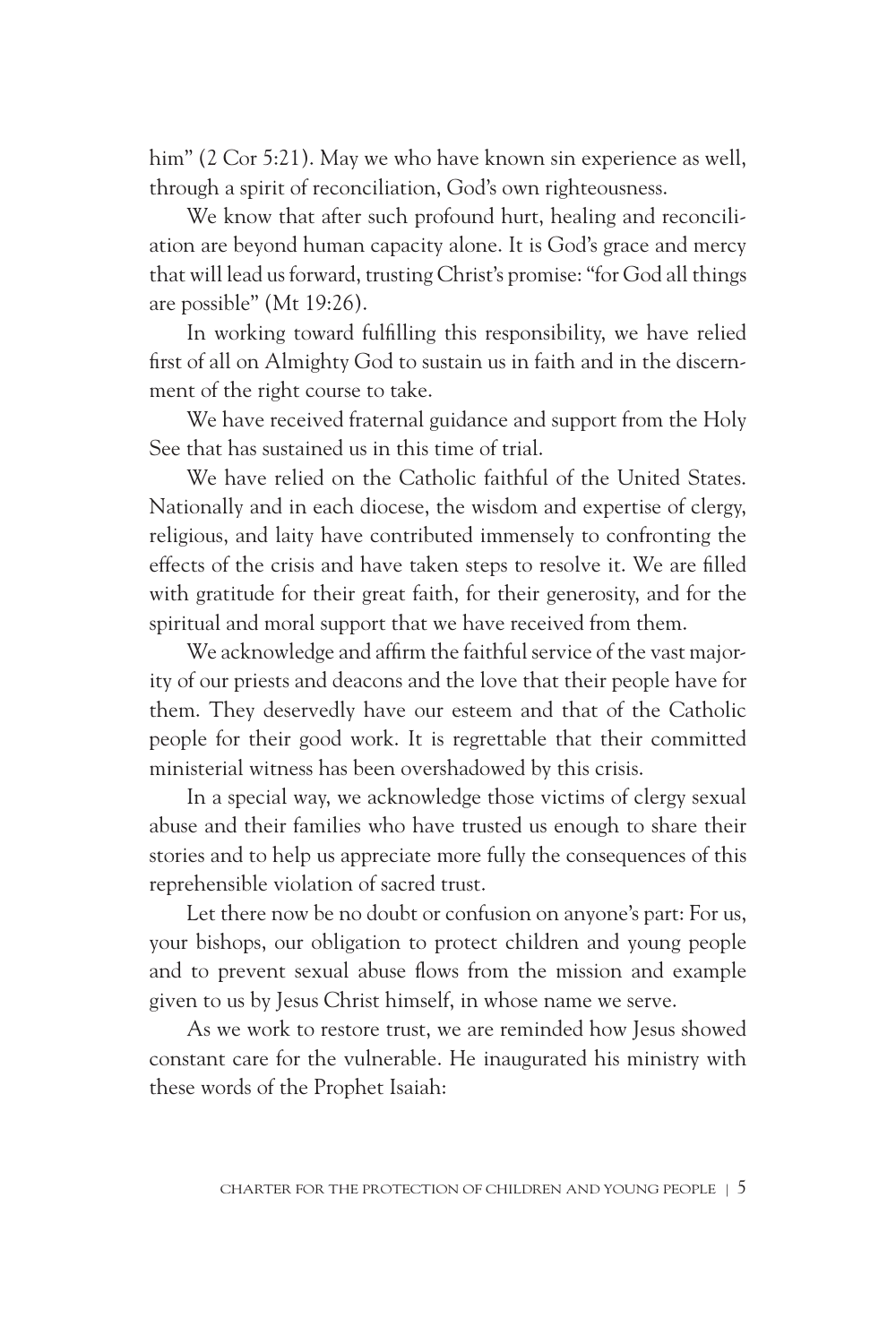The Spirit of the Lord is upon me, because he has anointed me to bring glad tidings to the poor. He has sent me to proclaim liberty to captives and recovery of sight to the blind, to let the oppressed go free, and to proclaim a year acceptable to the Lord. (Lk 4:18-19)

In Matthew 25, the Lord, in his commission to his apostles and disciples, told them that whenever they show mercy and compassion to the least ones, they show it to him.

Jesus extended this care in a tender and urgent way to children, rebuking his disciples for keeping them away from him: "Let the children come to me" (Mt 19:14). And he uttered a grave warning that for anyone who would lead the little ones astray, it would be better for such a person "to have a great millstone hung around his neck and to be drowned in the depths of the sea" (Mt 18:6).

We hear these words of the Lord as prophetic for this moment. With a firm determination to restore the bonds of trust, we bishops recommit ourselves to a continual pastoral outreach to repair the breach with those who have suffered sexual abuse and with all the people of the Church.

In this spirit, over the last nine years, the principles and procedures of the *Charter* have been integrated into church life.

- The Secretariat of Child and Youth Protection provides the focus for a consistent, ongoing, and comprehensive approach to creating a secure environment for young people throughout the Church in the United States.
- The Secretariat also provides the means for us to be accountable for achieving the goals of the *Charter*, as demonstrated by its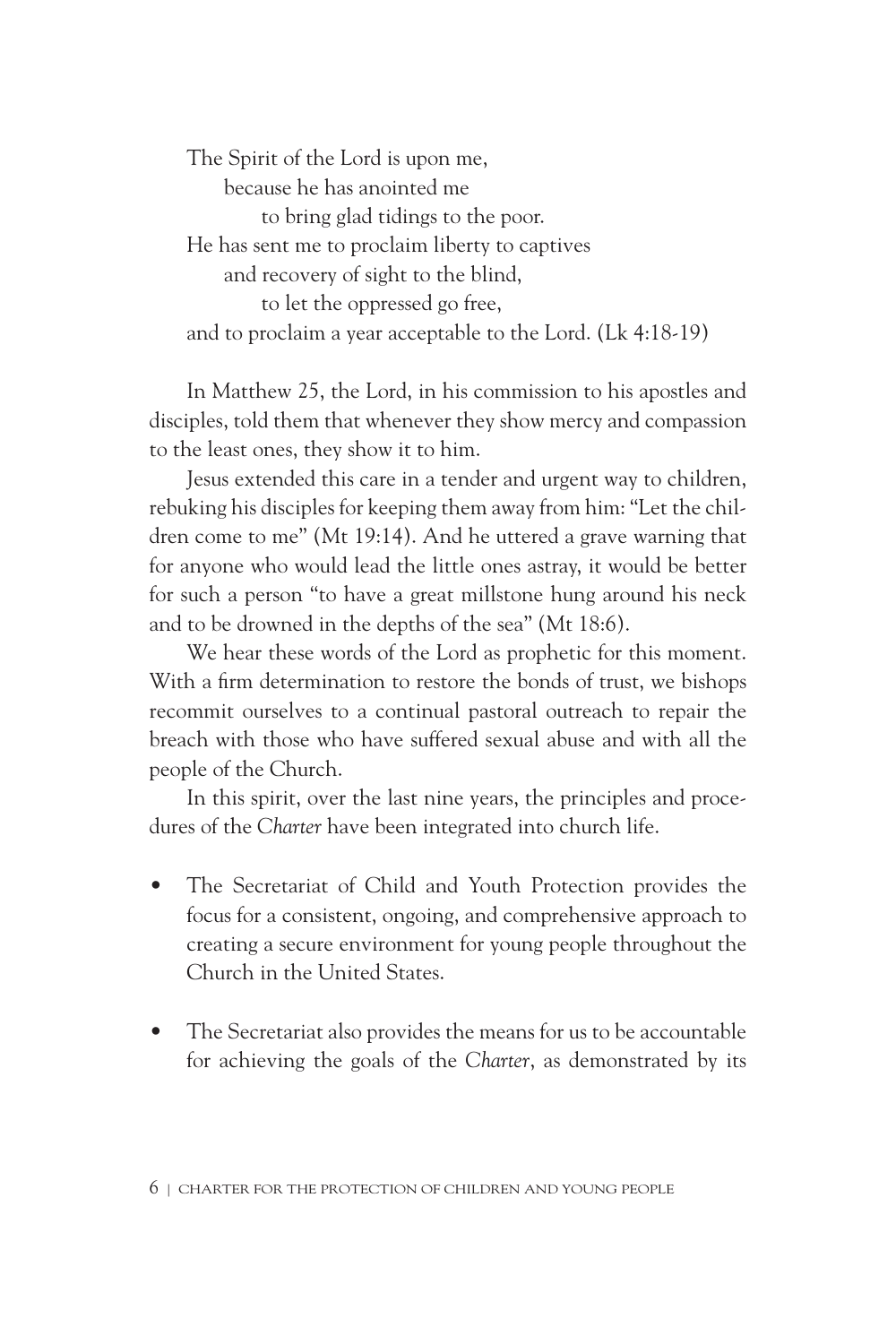annual reports on the implementation of the *Charter* based on independent compliance audits.

- The National Review Board is carrying on its responsibility to assist in the assessment of diocesan compliance with the *Charter for the Protection of Children and Young People*.
- The descriptive study of the nature and scope of sexual abuse of minors by Catholic clergy in the United States, commissioned by the National Review Board, has been completed. The resulting study, examining the historical period 1950-2002, by the John Jay College of Criminal Justice provides us with a powerful tool not only to examine our past but also to secure our future against such misconduct.
- The U.S. bishops charged the National Review Board to oversee the completion of the *Causes and Context* study.
- Victims' assistance coordinators are in place throughout our nation to assist dioceses in responding to the pastoral needs of those who have been injured by abuse.
- Diocesan/eparchial bishops in every diocese are advised and greatly assisted by diocesan review boards as the bishops make the decisions needed to fulfill the *Charter*.
- Safe environment programs are in place to assist parents and children—and those who work with children—in preventing harm to young people. These programs continually seek to incorporate the most useful developments in the field of child protection.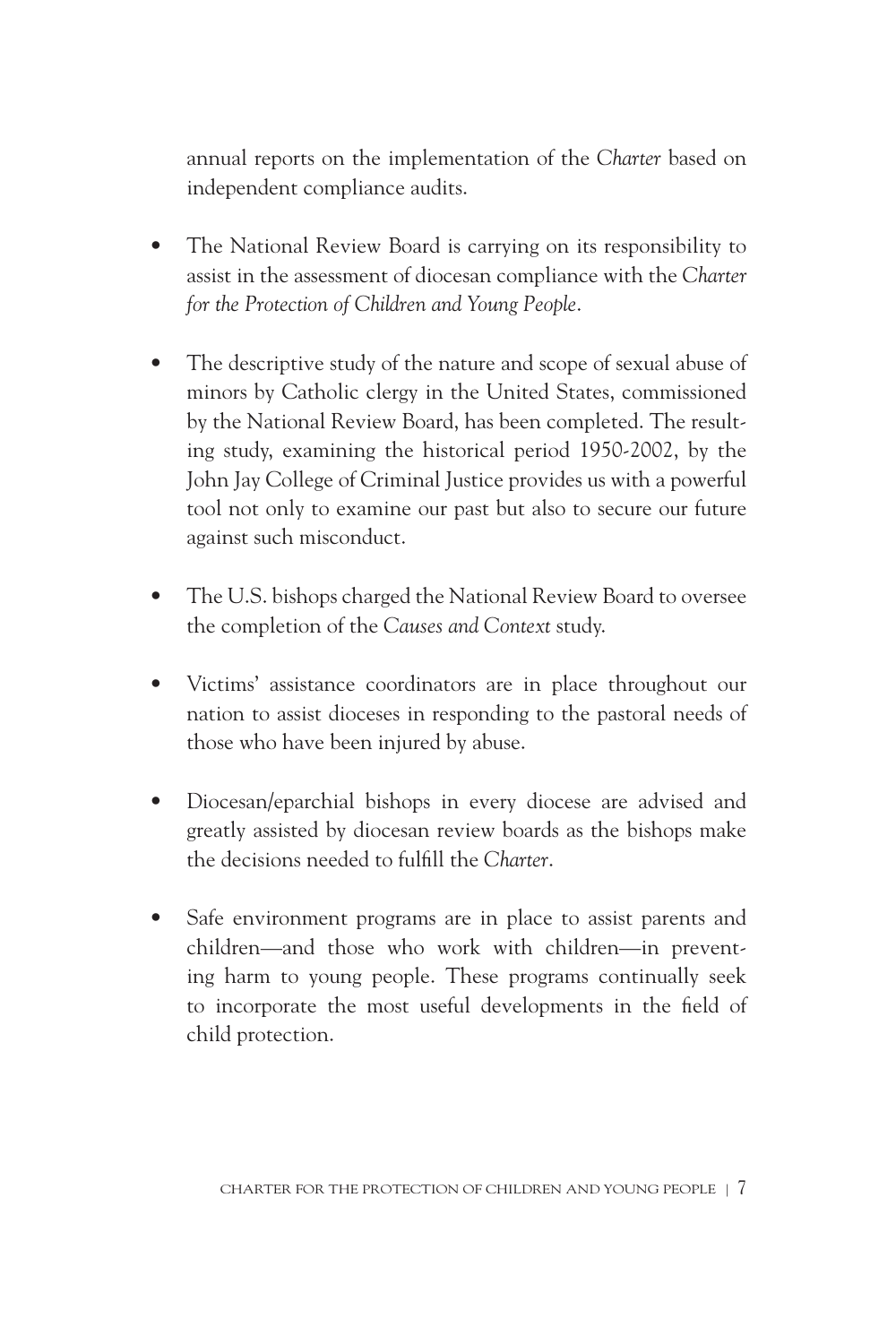Through these steps and many others, we remain committed to the safety of our children and young people.

While it seems that the scope of this disturbing problem of sexual abuse of minors by clergy has been reduced over the last decade, the harmful effects of this abuse continue to be experienced both by victims and dioceses.

Thus it is with a vivid sense of the effort which is still needed to confront the effects of this crisis fully and with the wisdom gained by the experience of the last six years that we have reviewed and revised the *Charter for the Protection of Children and Young People*. We now re-affirm that we will assist in the healing of those who have been injured, will do all in our power to protect children and young people, and will work with our clergy, religious, and laity to restore trust and harmony in our faith communities, as we pray for God's kingdom to come, here on earth, as it is in heaven.

To make effective our goals of a safe environment within the Church for children and young people and of preventing sexual abuse of minors by clergy in the future, we, the members of the United States Conference of Catholic Bishops, have outlined in this *Charter*  a series of practical and pastoral steps, and we commit ourselves to taking them in our dioceses and eparchies.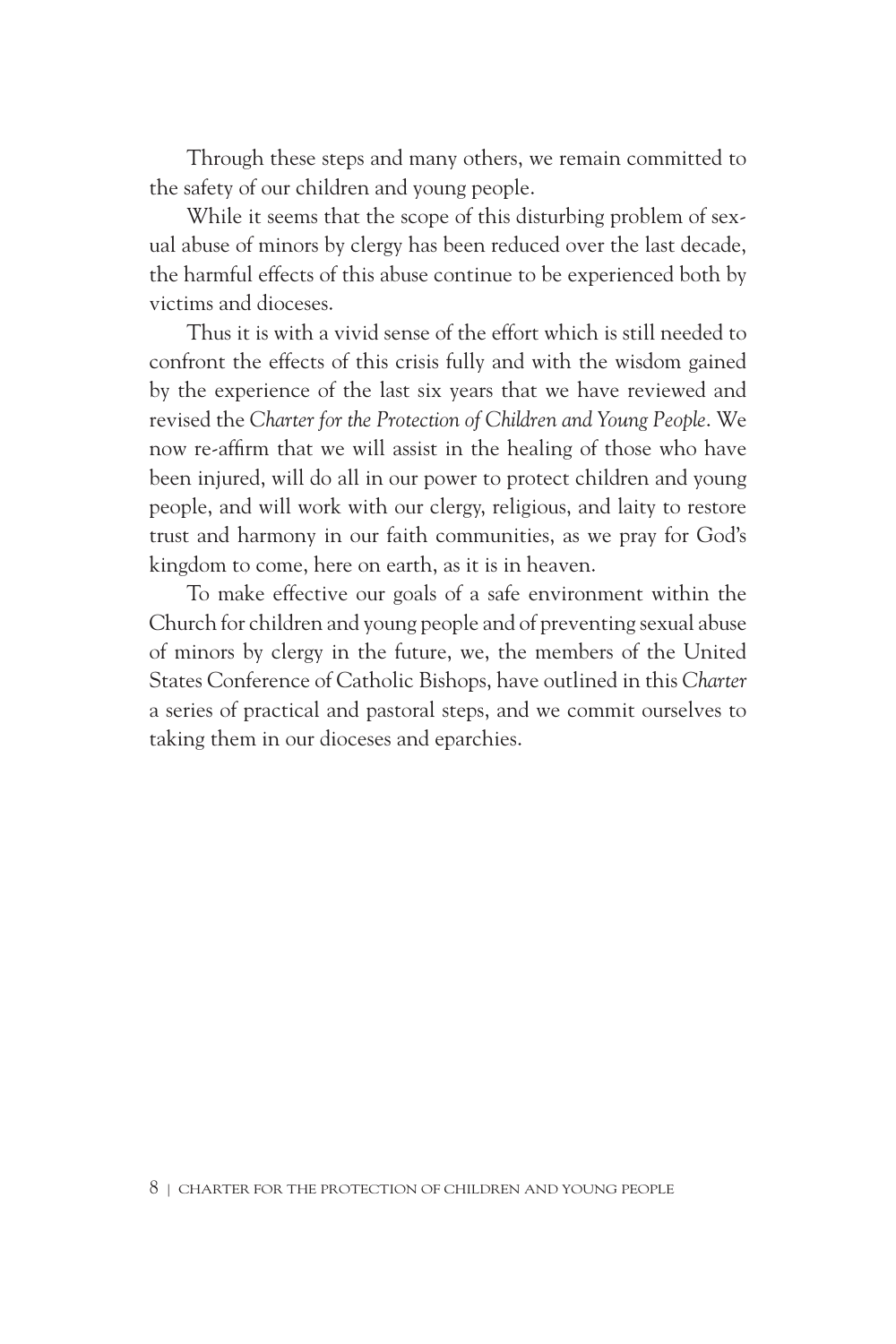✝ To Promote

Healing and Reconciliation with Victims/Survivors of Sexual Abuse of Minors

**ARTICLE 1.** Dioceses/eparchies are to reach out to victims/ survivors and their families and demonstrate a sincere commitment to their spiritual and emotional well-being. The first obligation of the Church with regard to the victims is for healing and reconciliation. Each diocese/eparchy is to continue its outreach to every person who has been the victim of sexual abuse\* as a minor by anyone in church service, whether the abuse was recent or occurred many years in the past. This outreach may include provision of counseling, spiritual assistance, support groups, and other social services agreed upon by the victim and the diocese/eparchy.

Through pastoral outreach to victims and their families, the diocesan/eparchial bishop or his representative is to offer to meet with them, to listen with patience and compassion to their experiences and concerns, and to share the "profound sense of solidarity and concern" expressed by His Holiness, Pope John Paul II, in his Address to the Cardinals of the United States and Conference Officers (April 23, 2002). Pope Benedict XVI, too, in his address to the U.S. bishops in 2008 said of the clergy sexual abuse crisis, "It is your God-given responsibility as pastors to bind up the wounds caused by every breach of trust, to foster healing, to promote reconciliation and to reach out with loving concern to those so seriously wronged."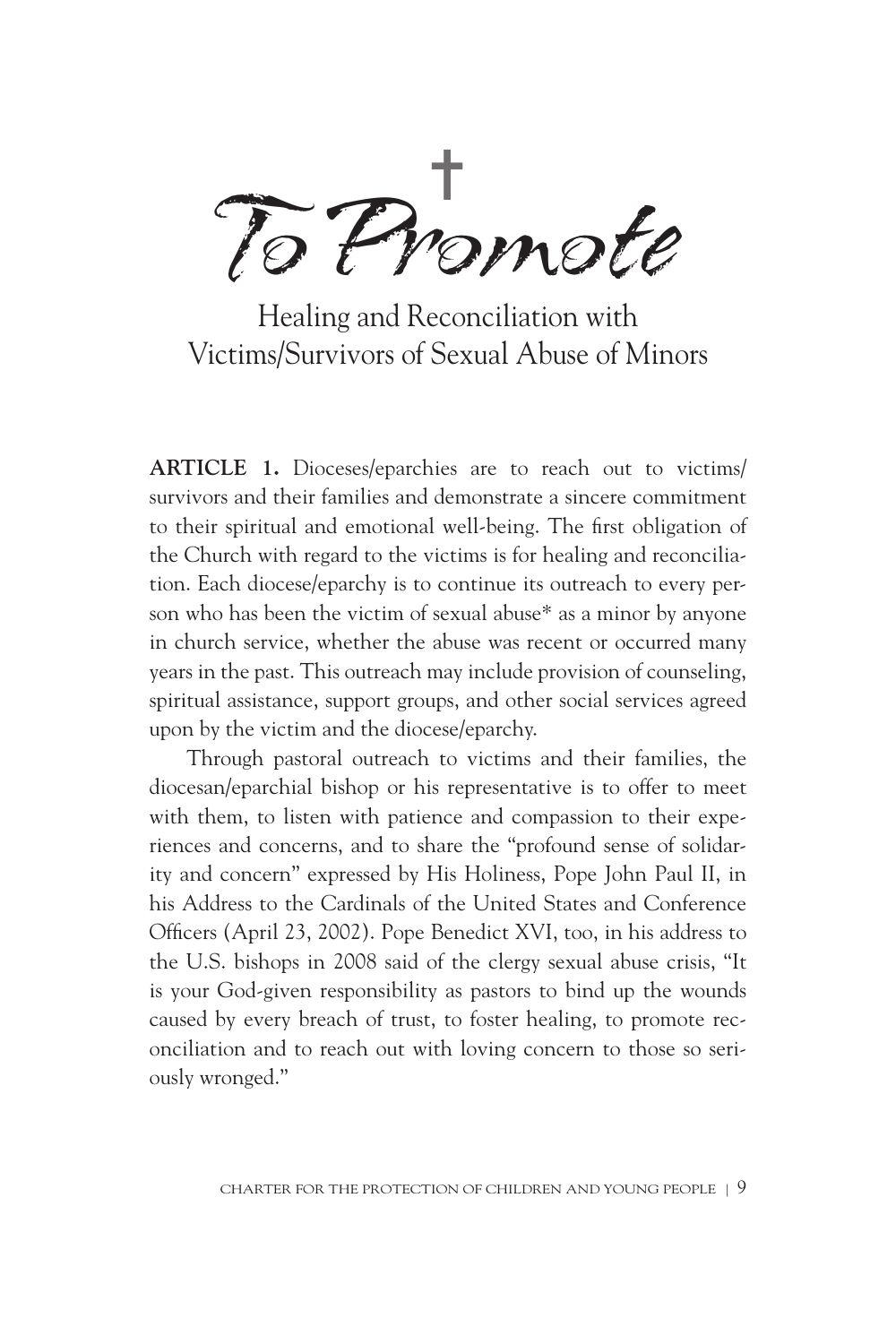We bishops and eparchs commit ourselves to work as one with our brother priests and deacons to foster reconciliation among all people in our dioceses/eparchies. We especially commit ourselves to work with those individuals who were themselves abused and the communities that have suffered because of the sexual abuse of minors that occurred in their midst.

**ARTICLE 2.** Dioceses/eparchies are to have policies and procedures in place to respond promptly to any allegation where there is reason to believe that sexual abuse of a minor has occurred. Dioceses/ eparchies are to have a competent person or persons to coordinate assistance for the immediate pastoral care of persons who report having been sexually abused as minors by clergy or other church personnel. The procedures for those making a complaint are to be readily available in printed form in the principal languages in which the liturgy is celebrated in the diocese/eparchy and be the subject of public announcements at least annually.

Dioceses/eparchies are also to have a review board that functions as a confidential consultative body to the bishop/eparch. The majority of its members are to be lay persons not in the employ of the diocese/eparchy (see Norm 5 in *Essential Norms for Diocesan/ Eparchial Policies Dealing with Allegations of Sexual Abuse of Minors by Priests or Deacons*, 2006). This board is to advise the diocesan/ eparchial bishop in his assessment of allegations of sexual abuse of minors and in his determination of a cleric's suitability for ministry. It is regularly to review diocesan/eparchial policies and procedures for dealing with sexual abuse of minors. Also, the board can review these matters both retrospectively and prospectively and give advice on all aspects of responses in connection with these cases.

**ARTICLE 3.** Dioceses/eparchies are not to enter into settlements which bind the parties to confidentiality unless the victim/survivor requests confidentiality and this request is noted in the text of the agreement.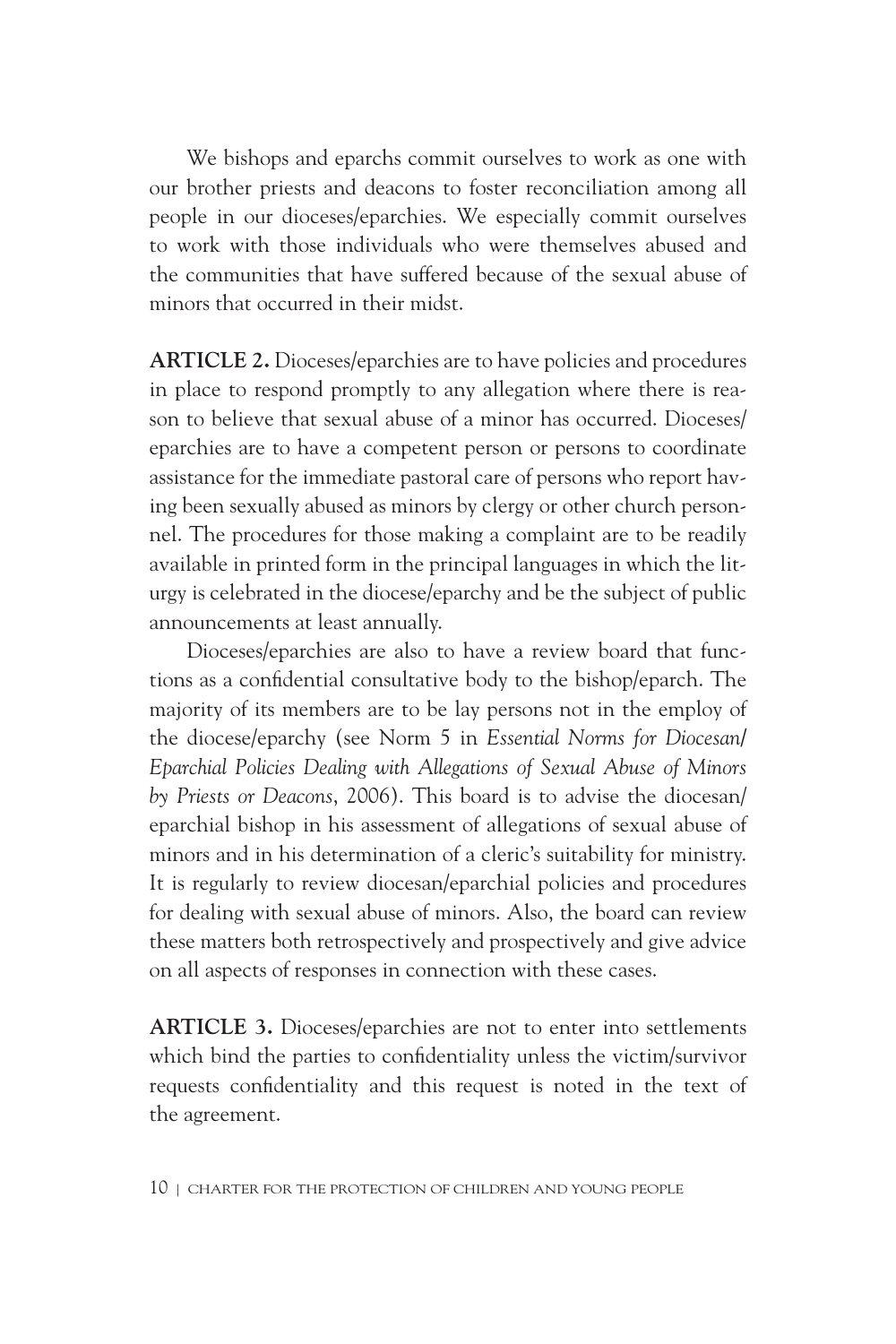✝ To Guarantee

an Effective Response to Allegations of Sexual Abuse of Minors

**ARTICLE 4.** Dioceses/eparchies are to report an allegation of sexual abuse of a person who is a minor to the public authorities. Dioceses/ eparchies are to comply with all applicable civil laws with respect to the reporting of allegations of sexual abuse of minors to civil authorities and cooperate in their investigation in accord with the law of the jurisdiction in question.

Dioceses/eparchies are to cooperate with public authorities about reporting cases even when the person is no longer a minor.

In every instance, dioceses/eparchies are to advise victims of their right to make a report to public authorities and support this right.

**ARTICLE 5.** We affirm the words of His Holiness, Pope John Paul II, in his Address to the Cardinals of the United States and Conference Officers: "There is no place in the priesthood or religious life for those who would harm the young."

Sexual abuse of a minor by a cleric is a crime in the universal law of the Church (CIC, c. 1395 §2; CCEO, c. 1453 §1). Because of the seriousness of this matter, jurisdiction has been reserved to the Congregation for the Doctrine of the Faith (*Motu proprio Sacramentorum sanctitatis tutela*, AAS 93, 2001). Sexual abuse of a minor is also a crime in all civil jurisdictions in the United States.

Diocesan/eparchial policy is to provide that for even a single act of sexual abuse of a minor\*—whenever it occurred—which is admitted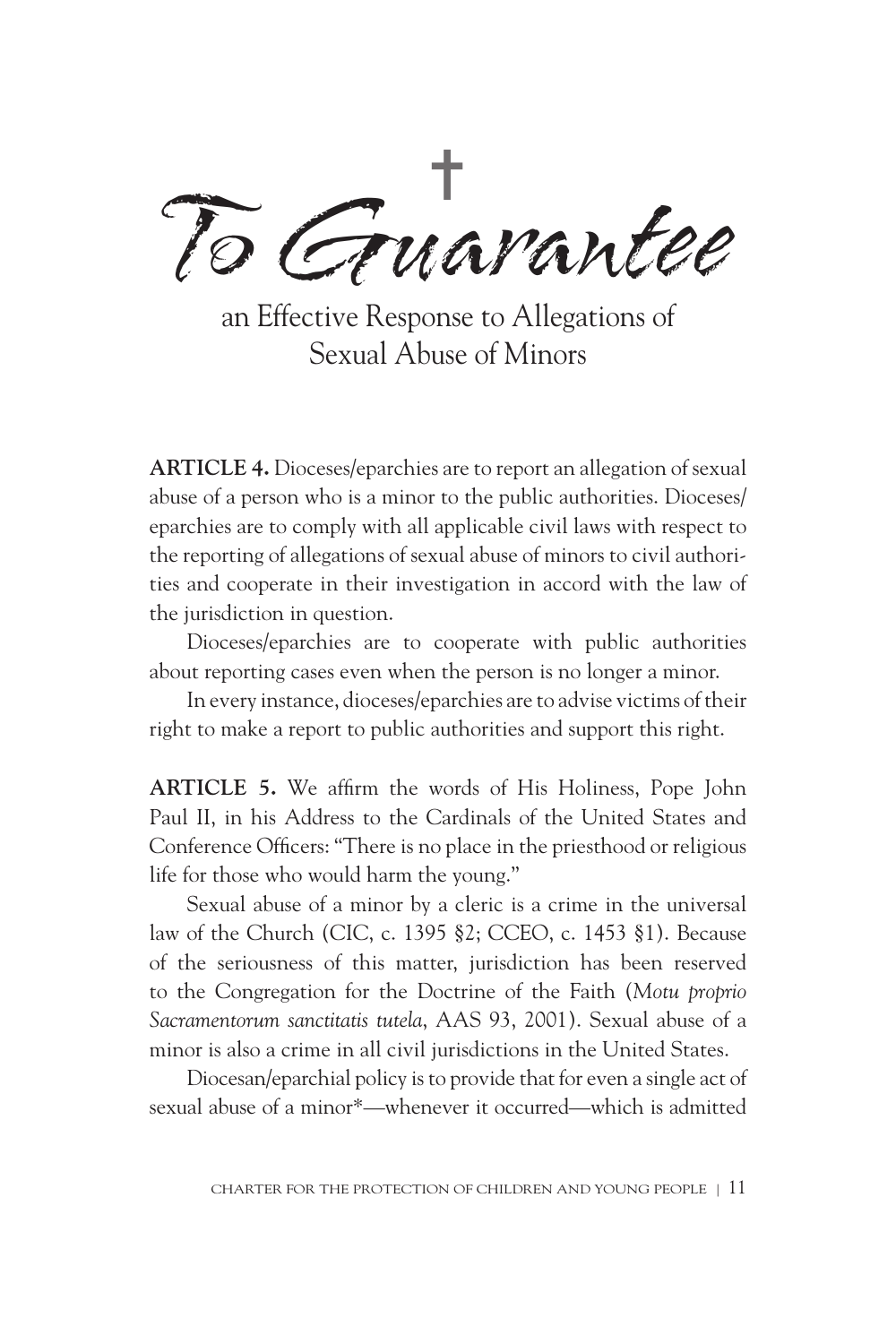or established after an appropriate process in accord with canon law, the offending priest or deacon is to be permanently removed from ministry and, if warranted, dismissed from the clerical state. In keeping with the stated purpose of this *Charter*, an offending priest or deacon is to be offered therapeutic professional assistance both for the purpose of prevention and also for his own healing and well-being.

The diocesan/eparchial bishop is to exercise his power of governance, within the parameters of the universal law of the Church, to ensure that any priest or deacon subject to his governance who has committed even one act of sexual abuse of a minor as described below (see note) shall not continue in ministry.

A priest or deacon who is accused of sexual abuse of a minor is to be accorded the presumption of innocence during the investigation of the allegation and all appropriate steps are to be taken to protect his reputation. He is to be encouraged to retain the assistance of civil and canonical counsel. If the allegation is deemed not substantiated, every step possible is to be taken to restore his good name, should it have been harmed.

In fulfilling this article, dioceses/eparchies are to follow the requirements of the universal law of the Church and of the *Essential Norms* approved for the United States.

**ARTICLE 6.** There are to be clear and well-publicized diocesan/ eparchial standards of ministerial behavior and appropriate boundaries for clergy and for any other paid personnel and volunteers of the Church in positions of trust who have regular contact with children and young people.

**ARTICLE 7.** Dioceses/eparchies are to be open and transparent in communicating with the public about sexual abuse of minors by clergy within the confines of respect for the privacy and the reputation of the individuals involved. This is especially so with regard to informing parish and other church communities directly affected by sexual abuse of a minor.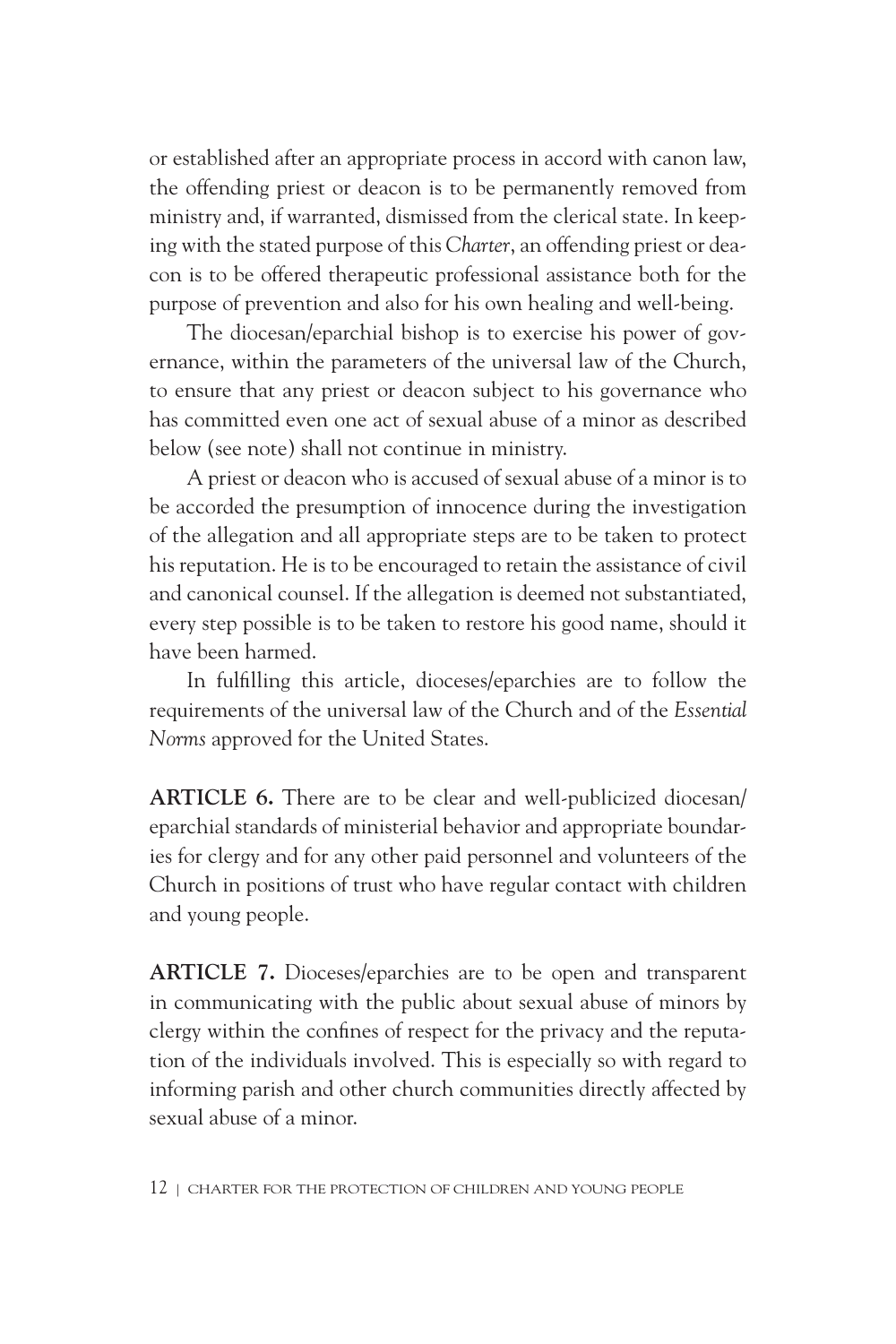✝ To Ensure

the Accountability of Our Procedures

**ARTICLE 8.** By the authority of the United States Conference of Catholic Bishops, the mandate of the Ad Hoc Committee on Sexual Abuse is renewed, and it is now constituted the Committee on the Protection of Children and Young People. It becomes a standing committee of the Conference. Its membership is to include representation from all the episcopal regions of the country, with new appointments staggered to maintain continuity in the effort to protect children and youth.

The Committee is to advise the USCCB on all matters related to child and youth protection and is to oversee the development of the plans, programs, and budget of the Secretariat of Child and Youth Protection. It is to provide the USCCB with comprehensive planning and recommendations concerning child and youth protection by coordinating the efforts of the Secretariat and the National Review Board.

**ARTICLE 9.** The Secretariat of Child and Youth Protection, established by the Conference of Catholic Bishops, is to staff the Committee on the Protection of Children and Young People and be a resource for dioceses/eparchies for the implementation of "safe environment" programs and for suggested training and development of diocesan personnel responsible for child and youth protection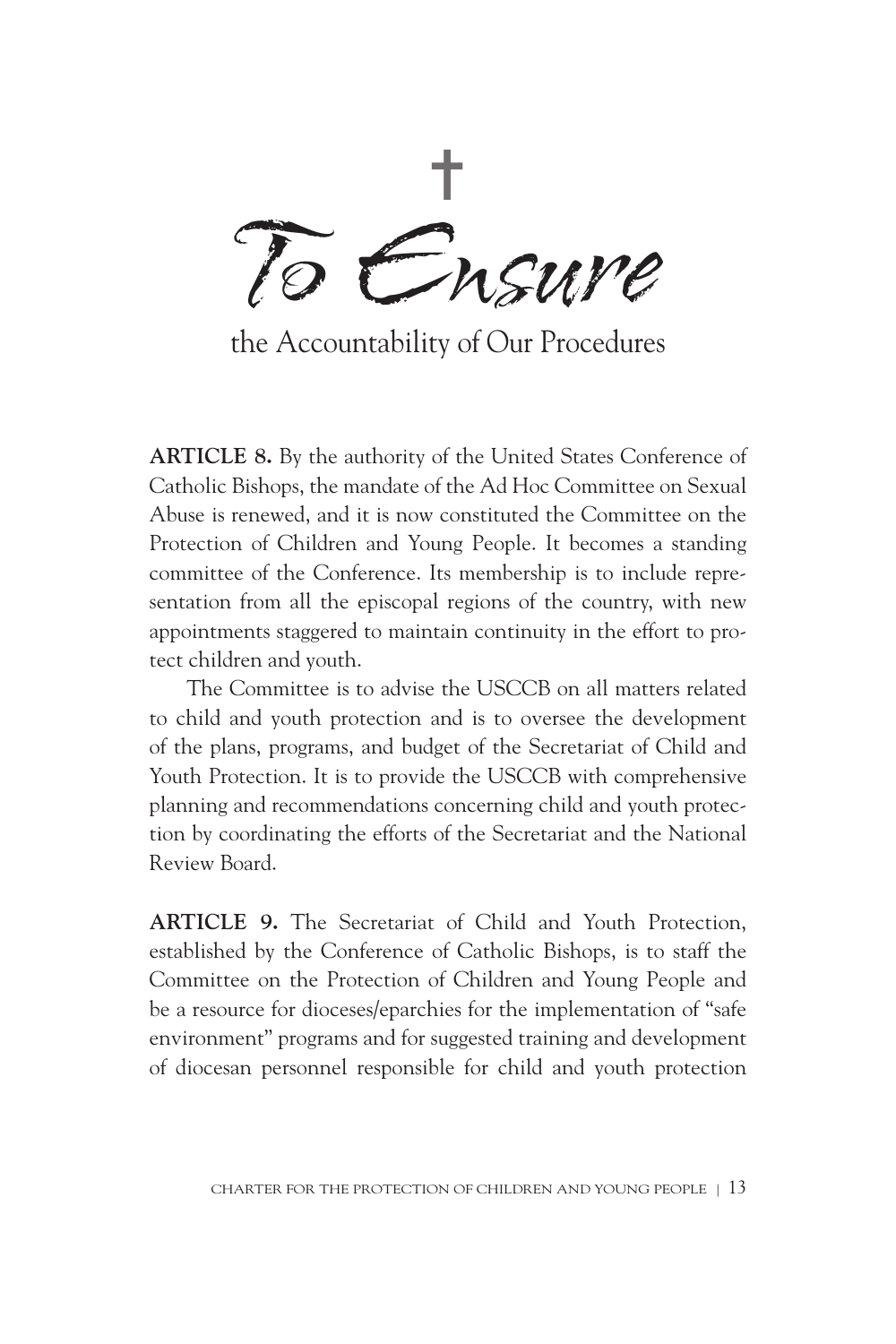programs, taking into account the financial and other resources, as well as the population, area, and demographics of the diocese/eparchy.

The Secretariat is to produce an annual public report on the progress made in implementing and maintaining the standards in this *Charter*. The report is to be based on an annual audit process whose method, scope, and cost are to be approved by the Administrative Committee on the recommendation of the Committee on the Protection of Children and Young People. This public report is to include the names of those dioceses/eparchies which the audit shows are not in compliance with the provisions and expectations of the *Charter*.

As a member of the Conference staff, the Executive Director of the Secretariat is appointed by and reports to the General Secretary. The Executive Director is to provide the Committee on the Protection of Children and Young People and the National Review Board with regular reports of the Secretariat's activities.

**ARTICLE 10.** The whole Church, especially the laity, at both the diocesan and national levels, needs to be engaged in maintaining safe environments in the Church for children and young people.

The Committee on the Protection of Children and Young People is to be assisted by the National Review Board, a consultative body established in 2002 by the USCCB. The Board will review the annual report of the Secretariat of Child and Youth Protection on the implementation of this *Charter* in each diocese/eparchy and any recommendations that emerge from it, and offer its own assessment regarding its approval and publication to the Conference President.

The Board will also advise the Conference President on future members. The Board members are appointed by the Conference President in consultation with the Administrative Committee and are accountable to him and to the USCCB Executive Committee. Before a candidate is contacted, the Conference President is to seek and obtain, in writing, the endorsement of the candidate's diocesan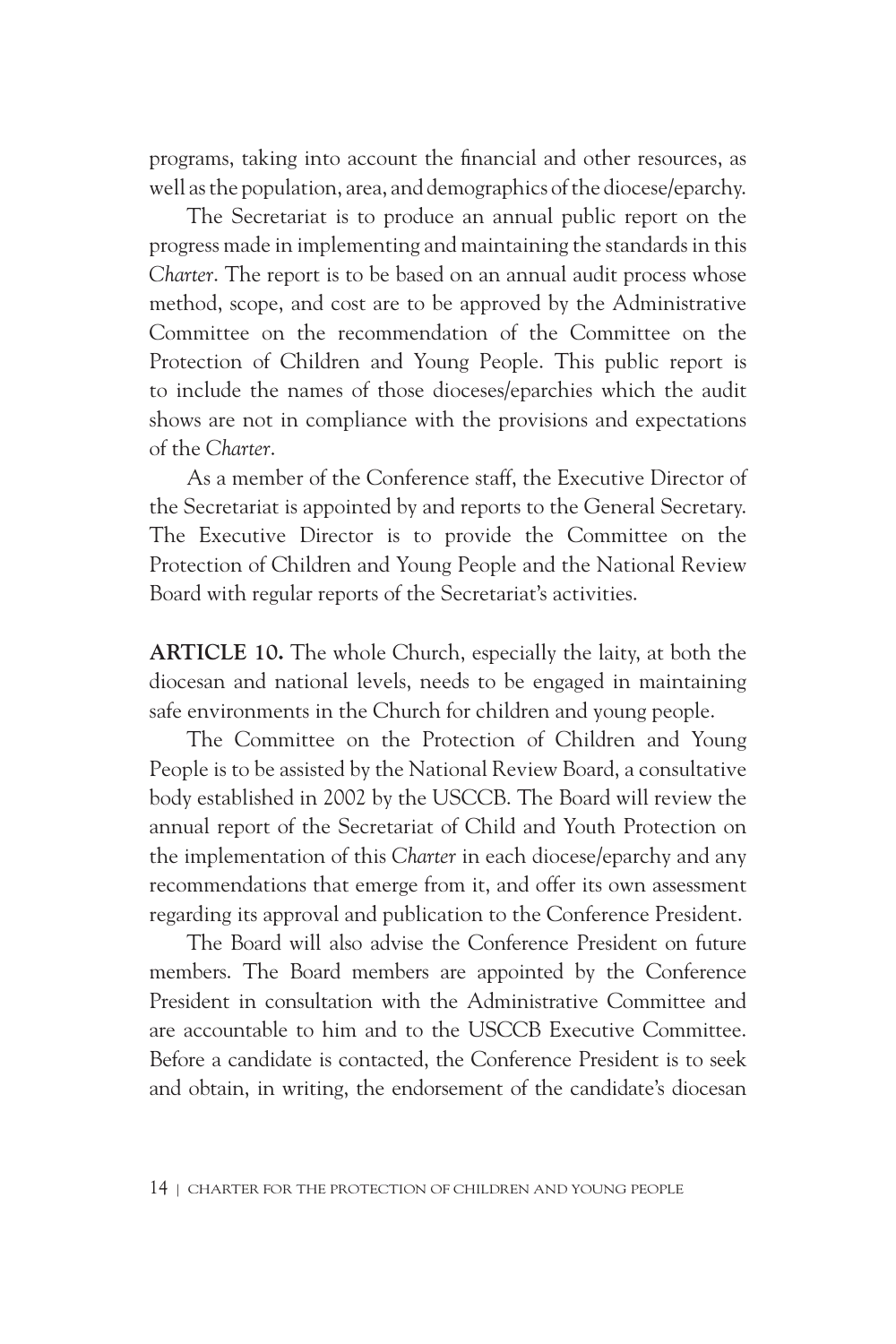bishop. The Board is to operate in accord with the statutes and bylaws of the USCCB and within procedural guidelines to be developed by the Board in consultation with the Committee on the Protection of Children and Young People and approved by the USCCB Administrative Committee. These guidelines are to set forth such matters as the Board's purpose and responsibility, officers, terms of office, and frequency of reports to the Conference President on its activities.

The Board will offer its advice as it collaborates with the Committee on the Protection of Children and Young People on matters of child and youth protection, specifically on policies and best practices. The Board and Committee on the Protection of Children and Young People will meet jointly several times a year.

The Board will review the work of the Secretariat of Child and Youth Protection and make recommendations to the Director. It will assist the Director in the development of resources for dioceses.

The Board will offer its assessment of the *Causes and Context*  study to the Conference, along with any recommendations suggested by the study.

**ARTICLE 11.** The President of the Conference is to inform the Holy See of this revised *Charter* to indicate the manner in which we, the Catholic bishops, together with the entire Church in the United States, intend to continue our commitment to the protection of children and young people. The President is also to share with the Holy See the annual reports on the implementation of the *Charter*.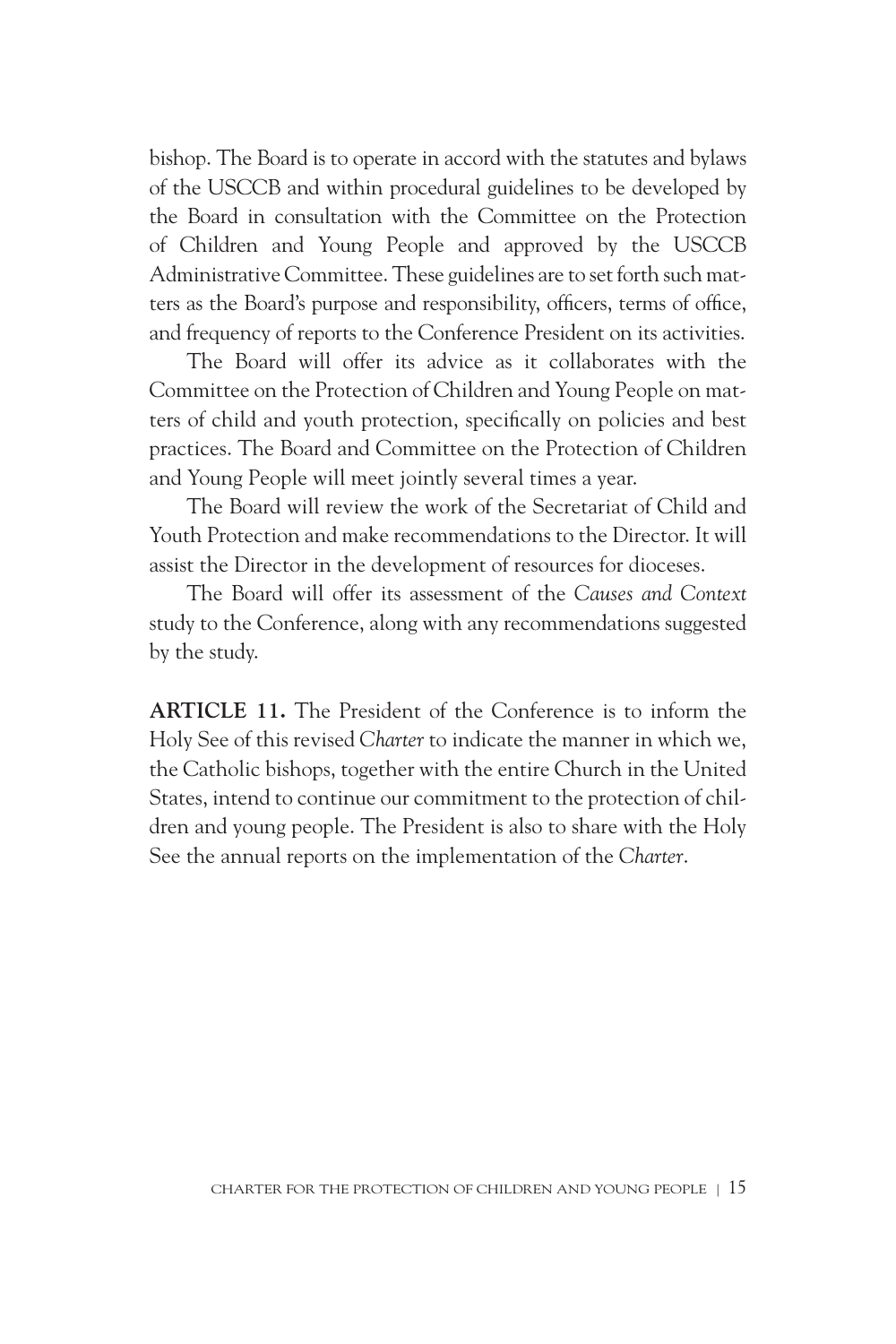✝ To Protect

the Faithful in the Future

**ARTICLE 12.** Dioceses/eparchies are to maintain "safe environment" programs which the diocesan/eparchial bishop deems to be in accord with Catholic moral principles. They are to be conducted cooperatively with parents, civil authorities, educators, and community organizations to provide education and training for children, youth, parents, ministers, educators, volunteers, and others about ways to make and maintain a safe environment for children and young people. Dioceses/eparchies are to make clear to clergy and all members of the community the standards of conduct for clergy and other persons in positions of trust with regard to children.

**ARTICLE 13.** Dioceses/eparchies are to evaluate the background of all incardinated and non-incardinated priests and deacons who are engaged in ecclesiastical ministry in the diocese/eparchy and of all diocesan/eparchial and parish/school or other paid personnel and volunteers whose duties include ongoing, unsupervised contact with minors. Specifically, they are to utilize the resources of law enforcement and other community agencies. In addition, they are to employ adequate screening and evaluative techniques in deciding the fitness of candidates for ordination (cf. United States Conference of Catholic Bishops, *Program of Priestly Formation* [Fifth Edition], 2006, no. 39).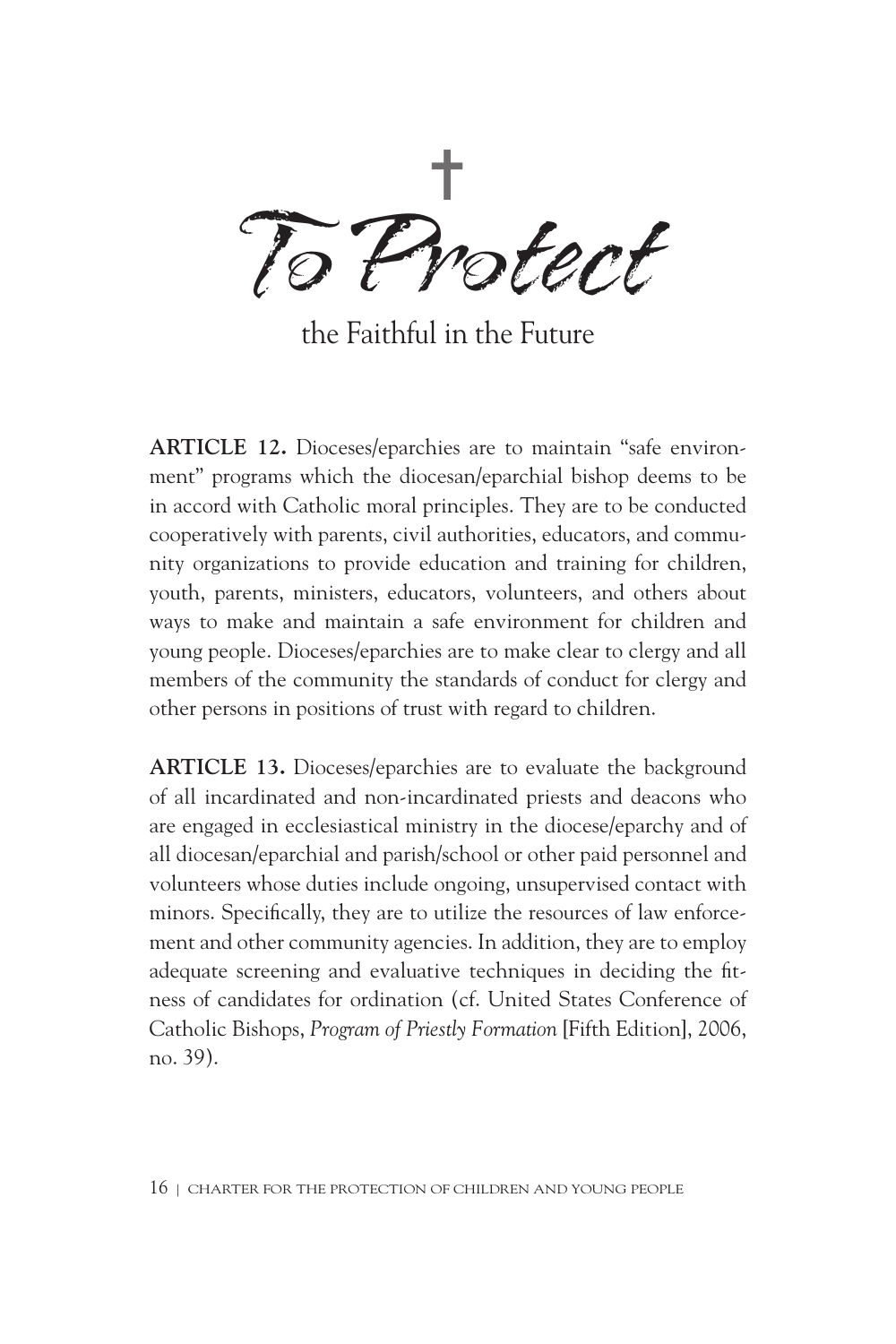**ARTICLE 14.** Transfers of clergy who have committed an act of sexual abuse against a minor for residence, including retirement, shall be as in accord with Norm 12 of the Essential Norms. (Cf. *Proposed Guidelines on the Transfer or Assignment of Clergy and Religious*, adopted by the USCCB, the Conference of Major Superiors of Men [CMSM], the Leadership Conference of Women Religious [LCWR], and the Council of Major Superiors of Women Religious [CMSWR] in 1993.)

**ARTICLE 15.** To ensure continuing collaboration and mutuality of effort in the protection of children and young people on the part of the bishops and religious ordinaries, two representatives of the Conference of Major Superiors of Men are to serve as consultants to the Committee on the Protection of Children and Young People. At the invitation of the Major Superiors, the Committee will designate two of its members to consult with its counterpart at CMSM. Diocesan/eparchial bishops and major superiors of clerical institutes or their delegates are to meet periodically to coordinate their roles concerning the issue of allegations made against a cleric member of a religious institute ministering in a diocese/eparchy.

**ARTICLE 16.** Given the extent of the problem of the sexual abuse of minors in our society, we are willing to cooperate with other churches and ecclesial communities, other religious bodies, institutions of learning, and other interested organizations in conducting research in this area.

**ARTICLE 17.** We commit ourselves to work individually in our dioceses/eparchies and together as a Conference, through the appropriate committees, to strengthen our programs both for initial priestly formation and for the ongoing formation of priests. With renewed urgency, we will promote programs of human formation for chastity and celibacy for both seminarians and priests based upon the criteria found in *Pastores Dabo Vobis*, the *Program of Priestly Formation*,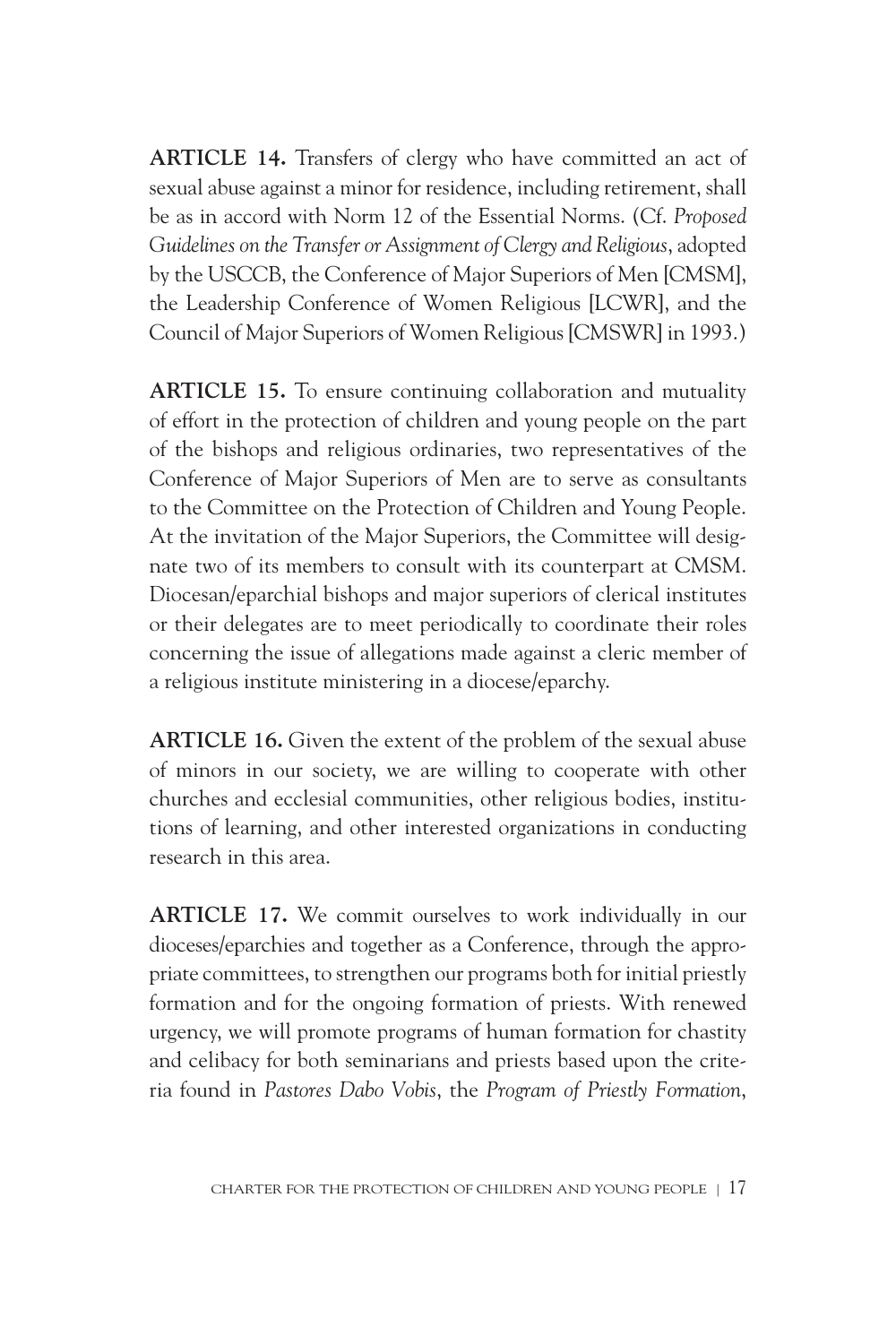the *Basic Plan for the Ongoing Formation of Priests*, and the results of the Apostolic Visitation. We will continue to assist priests, deacons, and seminarians in living out their vocation in faithful and integral ways.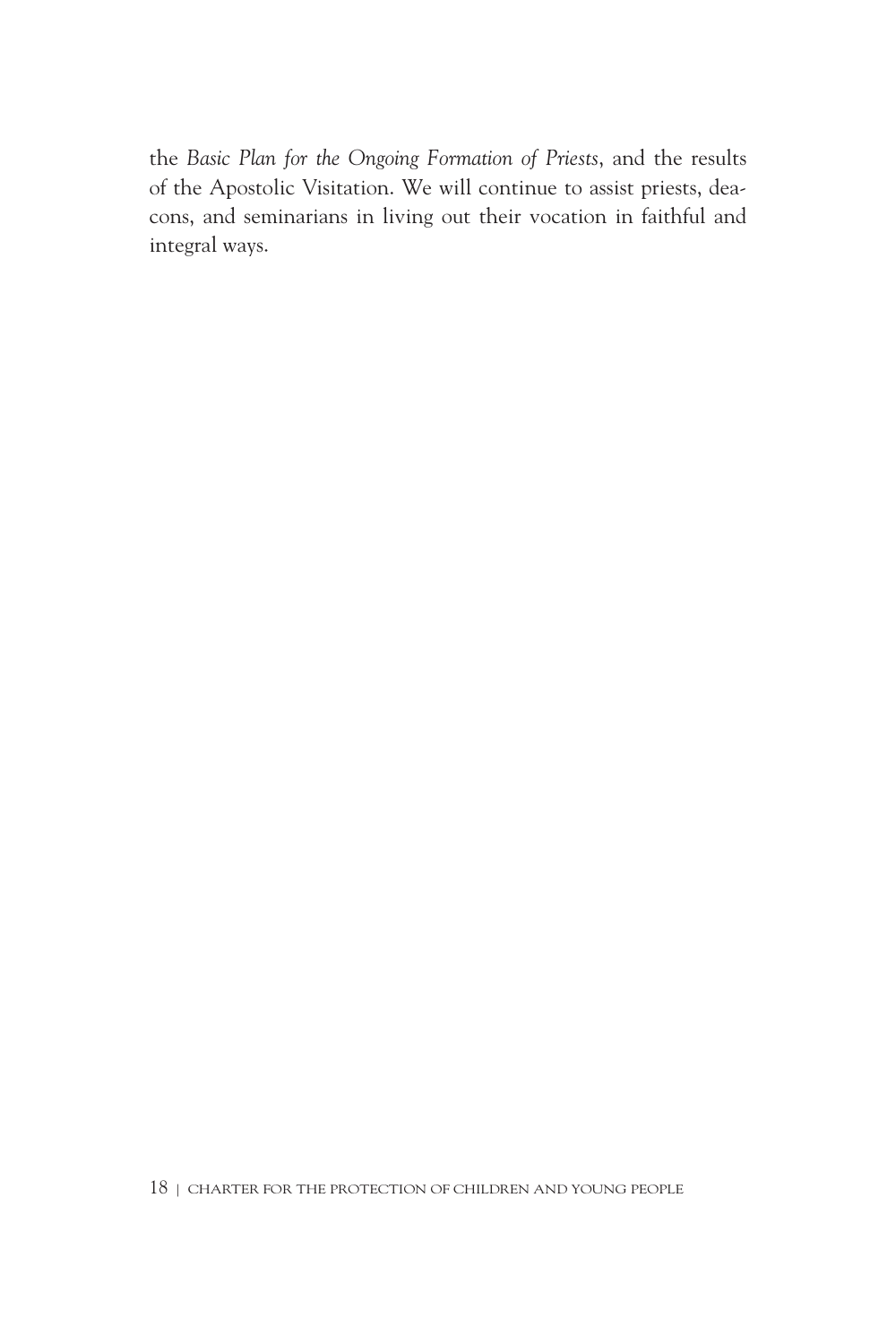✝ Conclusion

S we wrote in 2002, "It is within this context of the essential<br>soundness of the priesthood and of the deep faith of our<br>brothers and sisters in the Church that we know that we<br>see mest and resolve this gritis for now and soundness of the priesthood and of the deep faith of our brothers and sisters in the Church that we know that we can meet and resolve this crisis for now and the future."

We wish to re-affirm once again that the vast majority of priests and deacons serve their people faithfully and that they have the esteem and affection of their people. They also have our love and esteem and our commitment to their good names and well-being.

An essential means of dealing with the crisis is prayer for healing and reconciliation, and acts of reparation for the grave offense to God and the deep wound inflicted upon his holy people. Closely connected to prayer and acts of reparation is the call to holiness of life and the care of the diocesan/eparchial bishop to ensure that he and his priests avail themselves of the proven ways of avoiding sin and growing in holiness of life.

It is with reliance on prayer and penance that we renew the pledges which we made in the original *Charter*:

**We pledge most solemnly to one another and to you, God's people, that we will work to our utmost for the protection of children and youth.** 

**We pledge that we will devote to this goal the resources and personnel necessary to accomplish it.** 

**We pledge that we will do our best to ordain to the priesthood and put into positions of trust only those who share this commitment to protecting children and youth.**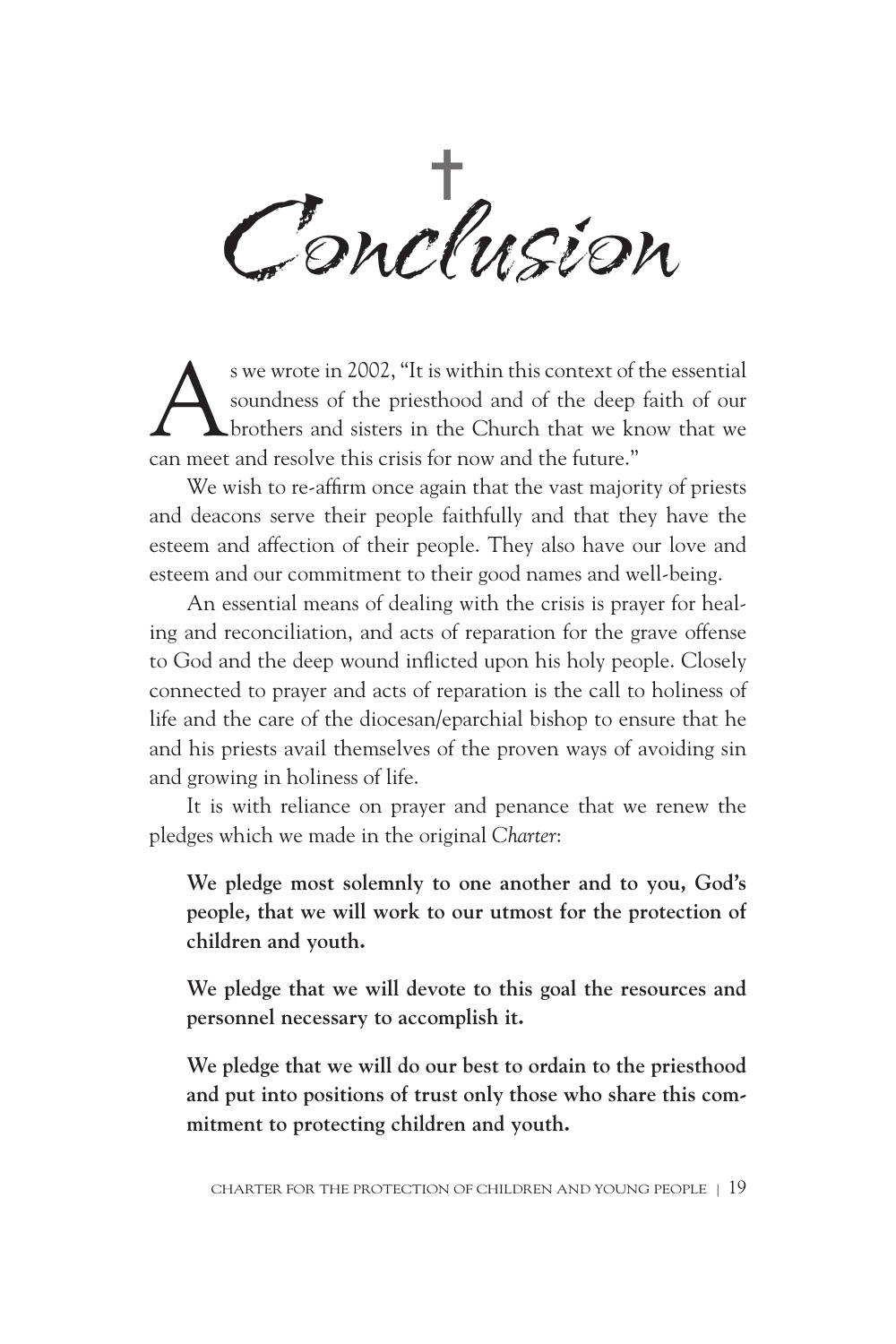#### **We pledge that we will work toward healing and reconciliation for those sexually abused by clerics.**

Much has been done to honor these pledges. We devoutly pray that God who has begun this good work in us will bring it to fulfillment.

This *Charter* is published for the dioceses/eparchies of the United States. It is to be reviewed again after two years by the Committee on the Protection of Children and Young People with the advice of the National Review Board. The results of this review are to be presented to the full Conference of Bishops for confirmation.

#### NOTE

\* For purposes of this *Charter*, the offense of sexual abuse of a minor will be understood in accord with the provisions of *Sacramentorum sanctitatis tutela* (SST), article 6, which reads:

§1. The more grave delicts against morals which are reserved to the Congregation for the Doctrine of the Faith are:

1<sup>°</sup> the delict against the sixth commandment of the Decalogue committed by a cleric with a minor below the age of eighteen years; in this case, a person who habitually lacks the use of reason is to be considered equivalent to a minor.

2<sup>°</sup> the acquisition, possession, or distribution by a cleric of pornographic images of minors under the age of fourteen, for purposes of sexual gratification, by whatever means or using whatever technology;

§2. A cleric who commits the delicts mentioned above in §1 is to be punished according to the gravity of his crime, not excluding dismissal or deposition.

 In view of the Circular Letter from the Congregation for the Doctrine of the Faith, dated May 3, 2011, which calls for "mak[ing] allowance for the legislation of the country where the Conference is located," Section III(g), we will apply the federal legal age for defining child pornography, which includes pornographic images of minors under the age of eighteen, for assessing a cleric's suitability for ministry and for complying with civil reporting statutes.

 If there is any doubt whether a specific act qualifies as an external, objectively grave violation, the writings of recognized moral theologians should be consulted, and the opinions of recognized experts should be appropriately obtained (*Canonical Delicts Involving Sexual Misconduct and Dismissal from the Clerical State*, 1995, p. 6). Ultimately, it is the responsibility of the diocesan bishop/eparch, with the advice of a qualified review board, to determine the gravity of the alleged act.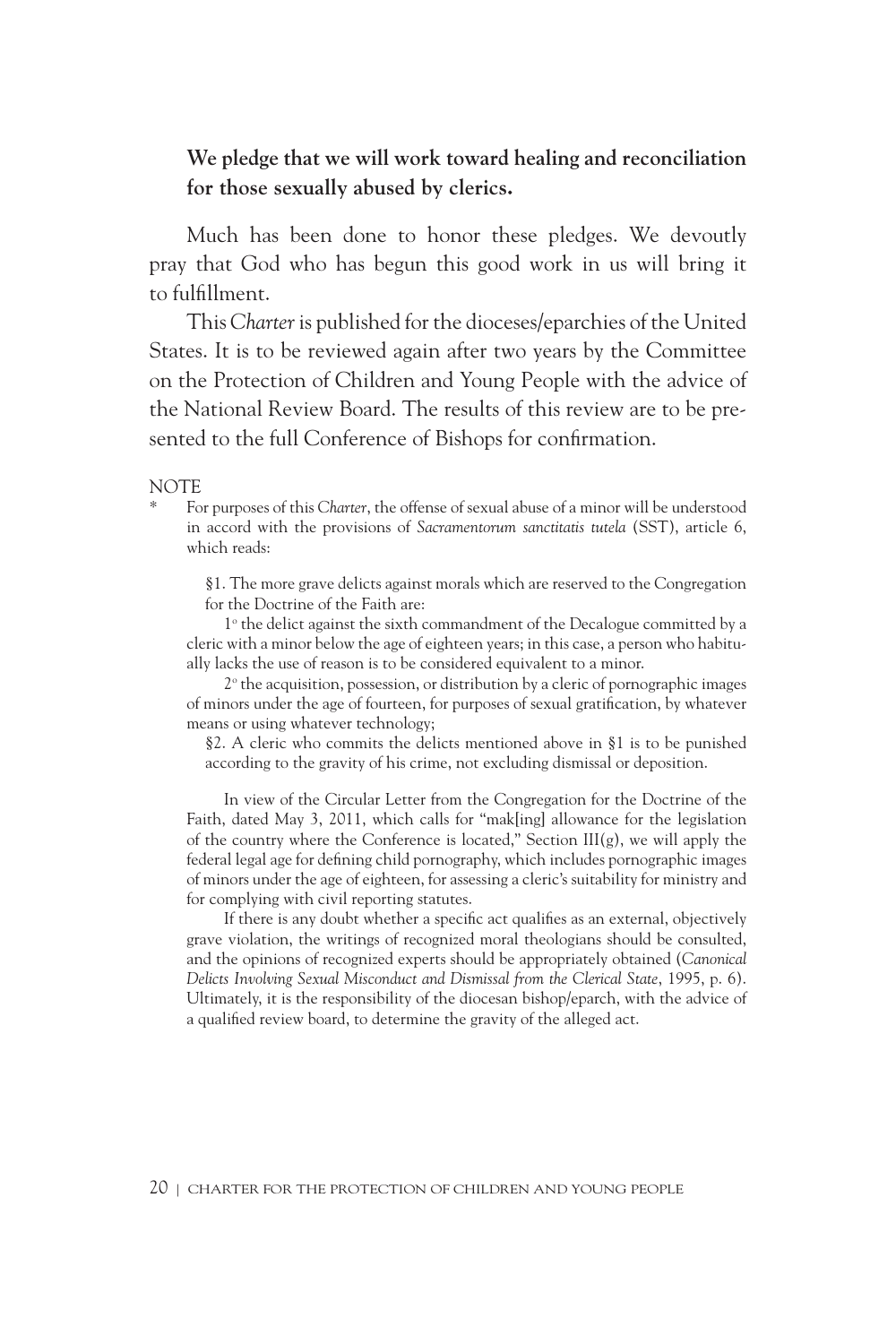Essential Norms for Diocesan/ Eparchial Policies Dealing with Allegations of Sexual Abuse of Minors by Priests or Deacons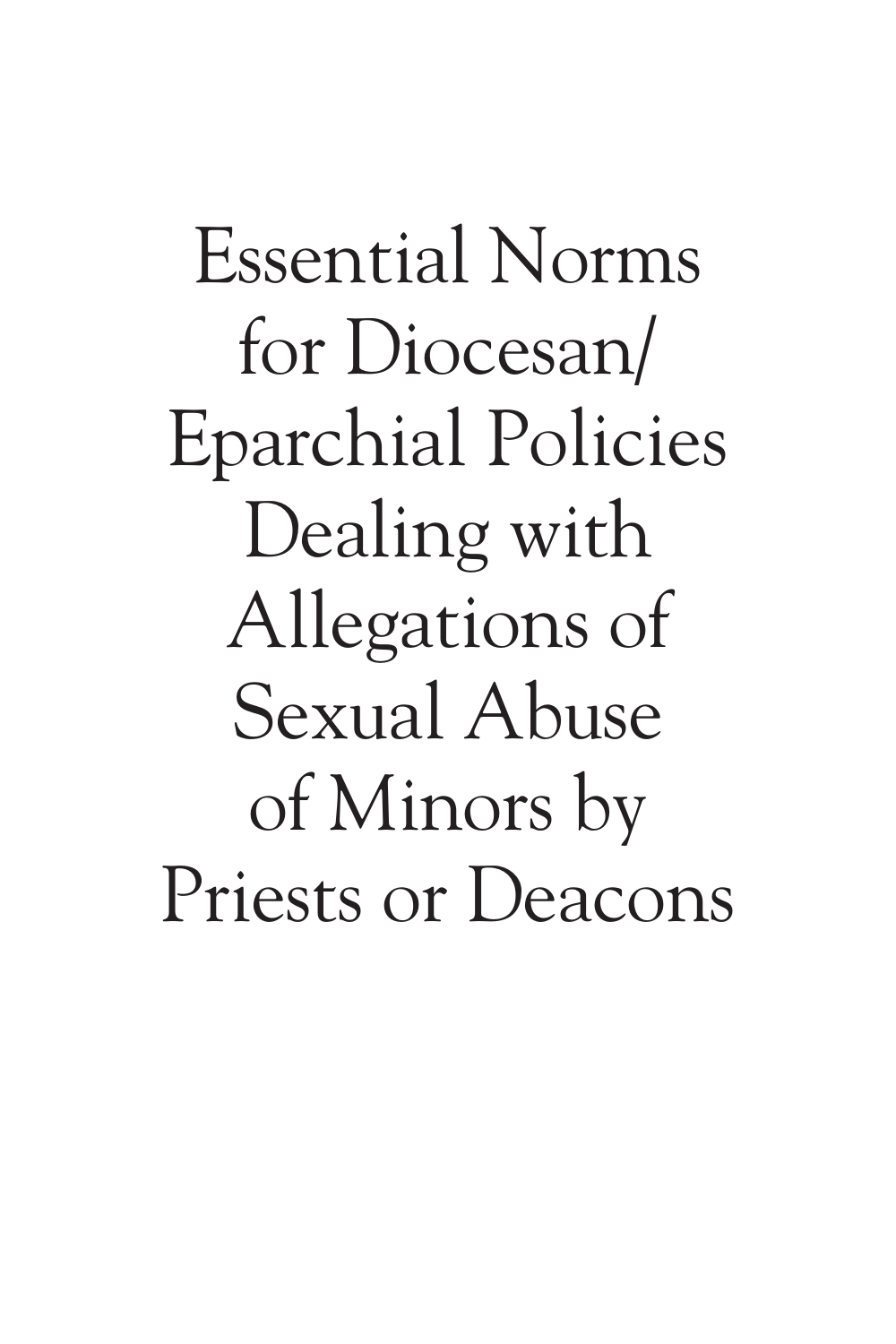

*Office of the President* 3211 FOURTH STREET NE • WASHINGTON DC 20017-1194 202-541-3100 • FAX 202-541-3166

> Most Reverend William S. Skylstad, D.D. Bishop of Spokane

> > May 5, 2006

#### THE UNITED STATES CONFERENCE OF CATHOLIC BISHOPS

#### **DECREE OF PROMULGATION**

On November 13, 2002, the members of the United States Conference of Catholic Bishops approved as particular law the *Essential Norms for Diocesan/ Eparchial Policies Dealing with Allegations of Sexual Abuse of Minors by Priests or Deacons*. Following the grant of the required *recognitio* by the Congregation for Bishops on December 8, 2002, the *Essential Norms* were promulgated by the President of the same Conference on December 12, 2002.

Thereafter, on June 17, 2005, the members of the United States Conference of Catholic Bishops approved a revised text of the *Essential Norms*. By a decree dated January 1, 2006, and signed by His Eminence, Giovanni Battista Cardinal Re, Prefect of the Congregation for Bishops, and His Excellency, the Most Reverend Francesco Monterisi, Secretary of the same Congregation, the *recognitio* originally granted to the *Essential Norms* of 2002 was extended to the revised version *donec aliter provideatur*.

As President of the United States Conference of Catholic Bishops, I therefore decree the promulgation of the *Essential Norms* of June 17, 2005. These *Norms* shall obtain force on May 15, 2006, and so shall from that day bind as particular law all Dioceses and Eparchies of the United States Conference of Catholic Bishops.

William & Alyfet

Bishop of Spokane General Secretary President, USCCB

David J. Malloy

Most Reverend William S. Skylstad Reverend Monsignor David J. Malloy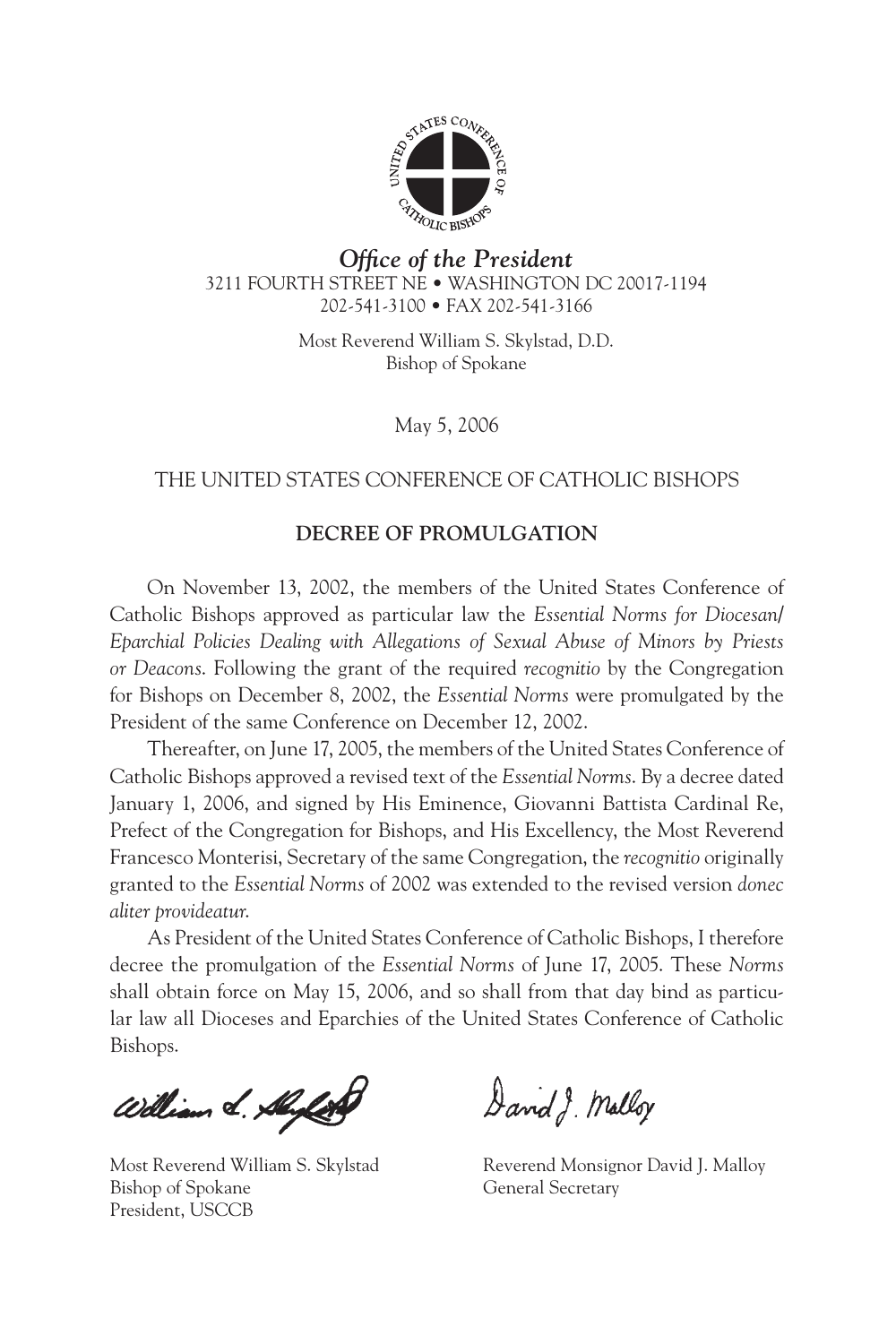✝ Preamble

The United States Conference of Catholic<br>Bishops approved a Charter for the Protection of Children<br>and Young People. The charter addresses the Church's com-Bishops approved a *Charter for the Protection of Children and Young People*. The charter addresses the Church's commitment to deal appropriately and effectively with cases of sexual abuse of minors by priests, deacons, and other church personnel (i.e., employees and volunteers). The bishops of the United States have promised to reach out to those who have been sexually abused as minors by anyone serving the Church in ministry, employment, or a volunteer position, whether the sexual abuse was recent or occurred many years ago. They stated that they would be as open as possible with the people in parishes and communities about instances of sexual abuse of minors, with respect always for the privacy and the reputation of the individuals involved. They have committed themselves to the pastoral and spiritual care and emotional well-being of those who have been sexually abused and of their families.

In addition, the bishops will work with parents, civil authorities, educators, and various organizations in the community to make and maintain the safest environment for minors. In the same way, the bishops have pledged to evaluate the background of seminary applicants as well as all church personnel who have responsibility for the care and supervision of children and young people.

Therefore, to ensure that each diocese/eparchy in the United States of America will have procedures in place to respond promptly to all allegations of sexual abuse of minors, the United States Conference of Catholic Bishops decrees these norms for diocesan/eparchial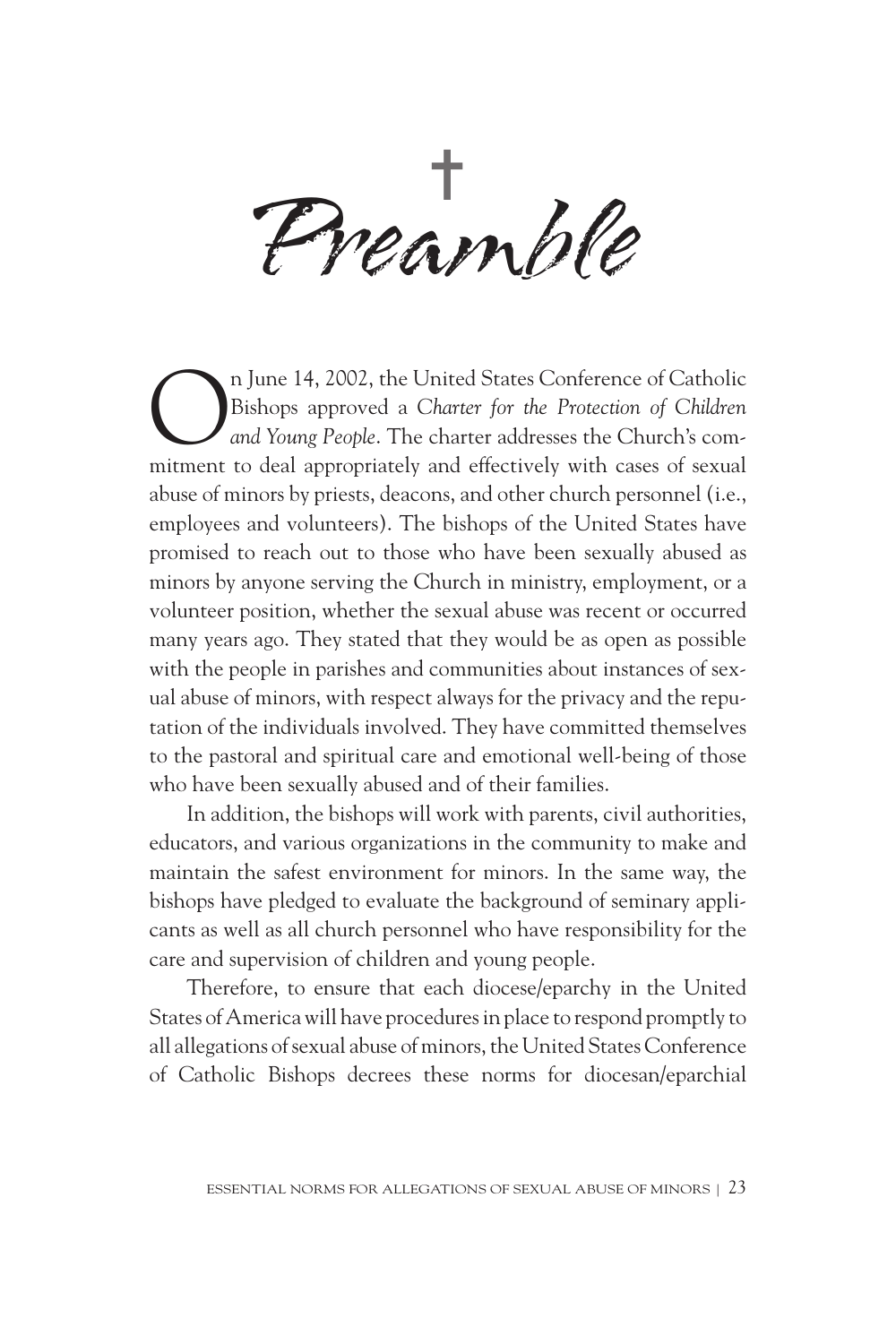policies dealing with allegations of sexual abuse of minors by diocesan and religious priests or deacons.<sup>1</sup> These norms are complementary to the universal law of the Church and are to be interpreted in accordance with that law. The Church has traditionally considered the sexual abuse of minors a grave delict and punishes the offender with penalties, not excluding dismissal from the clerical state if the case so warrants.

For purposes of these Norms, sexual abuse shall include any offense by a cleric against the Sixth Commandment of the Decalogue with a minor as understood in CIC, canon 1395 §2, and CCEO, canon 1453 §1 (*Sacramentorum sanctitatis tutela*, article 6 §1).2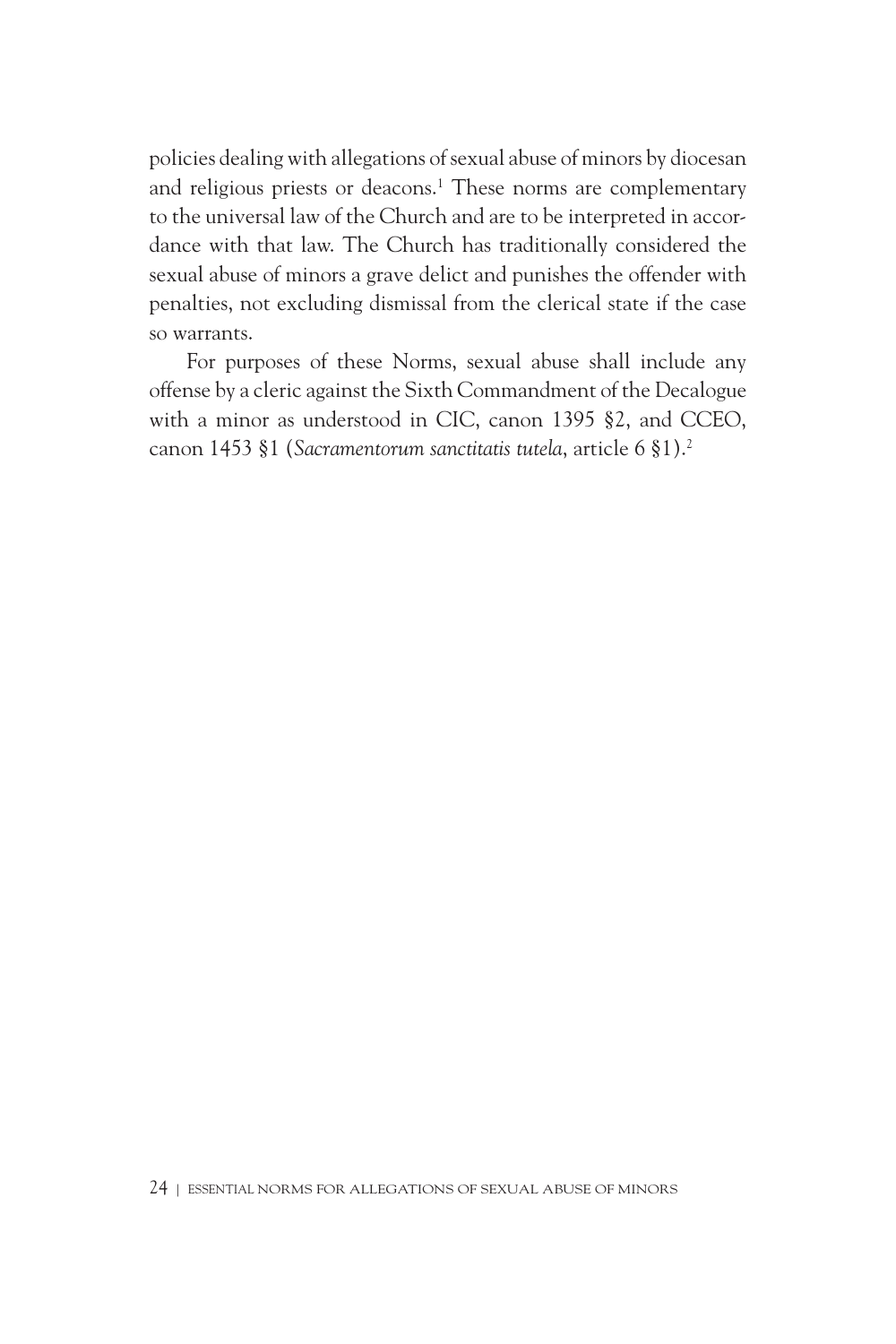✝ Norms

**1.** These Essential Norms have been granted *recognitio* by the Holy See. Having been legitimately promulgated in accordance with the practice of the United States Conference of Catholic Bishops on May 5, 2006, they constitute particular law for all the dioceses/eparchies of the United States of America.3

**2.** Each diocese/eparchy will have a written policy on the sexual abuse of minors by priests and deacons, as well as by other church personnel. This policy is to comply fully with, and is to specify in more detail, the steps to be taken in implementing the requirements of canon law, particularly CIC, canons 1717-1719, and CCEO, canons 1468-1470. A copy of this policy will be filed with the United States Conference of Catholic Bishops within three months of the effective date of these norms. Copies of any eventual revisions of the written diocesan/eparchial policy are also to be filed with the United States Conference of Catholic Bishops within three months of such modifications.

**3.** Each diocese/eparchy will designate a competent person to coordinate assistance for the immediate pastoral care of persons who claim to have been sexually abused when they were minors by priests or deacons.

**4.** To assist diocesan/eparchial bishops, each diocese/eparchy will also have a review board which will function as a confidential consultative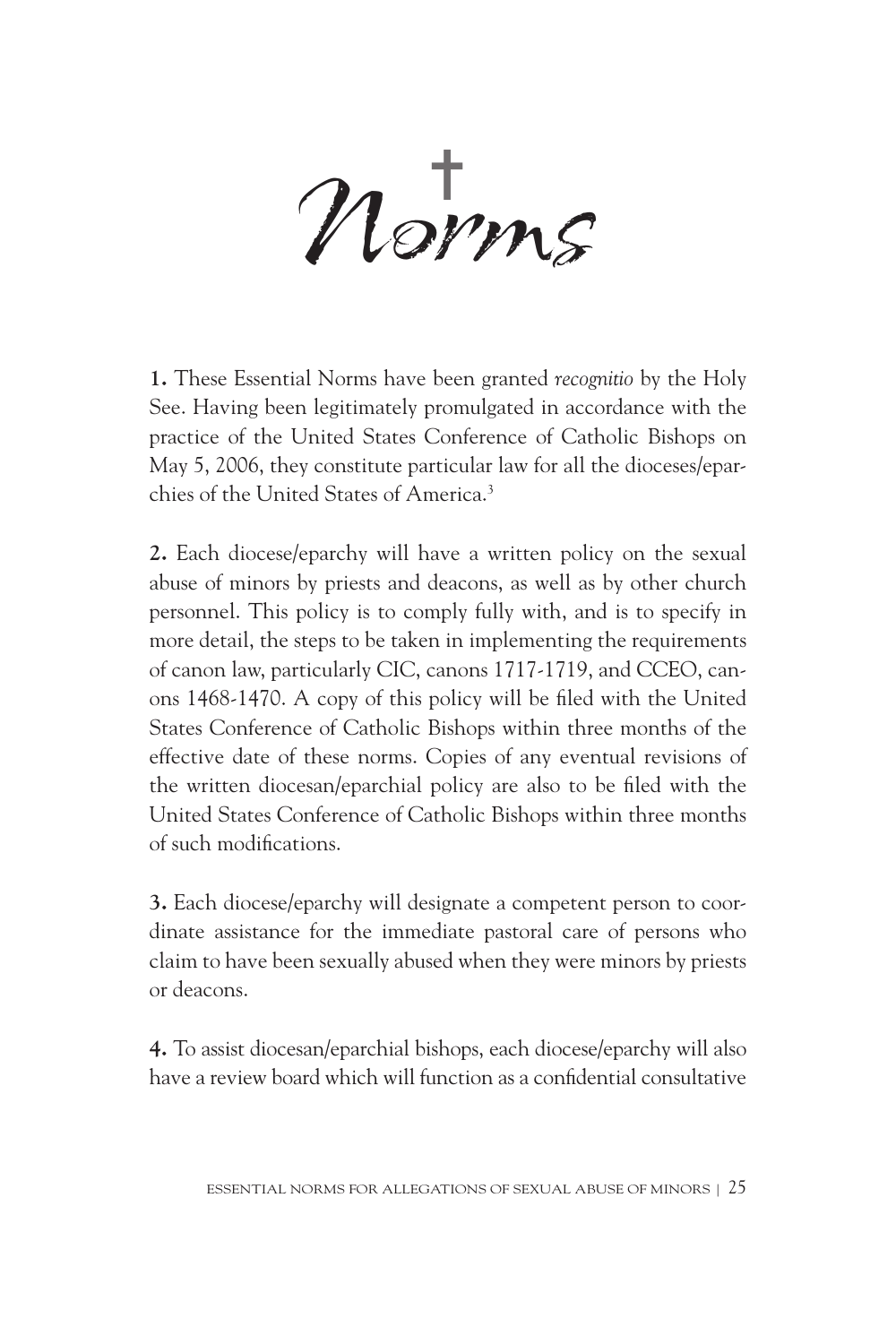body to the bishop/eparch in discharging his responsibilities. The functions of this board may include

- **a.** advising the diocesan bishop/eparch in his assessment of allegations of sexual abuse of minors and in his determination of suitability for ministry;
- **b.** reviewing diocesan/eparchial policies for dealing with sexual abuse of minors; and
- **c.** offering advice on all aspects of these cases, whether retrospectively or prospectively.

**5.** The review board, established by the diocesan/eparchial bishop, will be composed of at least five persons of outstanding integrity and good judgment in full communion with the Church. The majority of the review board members will be lay persons who are not in the employ of the diocese/eparchy; but at least one member should be a priest who is an experienced and respected pastor of the diocese/ eparchy in question, and at least one member should have particular expertise in the treatment of the sexual abuse of minors. The members will be appointed for a term of five years, which can be renewed. It is desirable that the Promoter of Justice participate in the meetings of the review board.

**6.** When an allegation of sexual abuse of a minor by a priest or deacon is received, a preliminary investigation in accordance with canon law will be initiated and conducted promptly and objectively (CIC, c. 1717; CCEO, c. 1468). During the investigation the accused enjoys the presumption of innocence, and all appropriate steps shall be taken to protect his reputation. The accused will be encouraged to retain the assistance of civil and canonical counsel and will be promptly notified of the results of the investigation. When there is sufficient evidence that sexual abuse of a minor has occurred, the Congregation of the Doctrine of the Faith shall be notified. The bishop/eparch shall then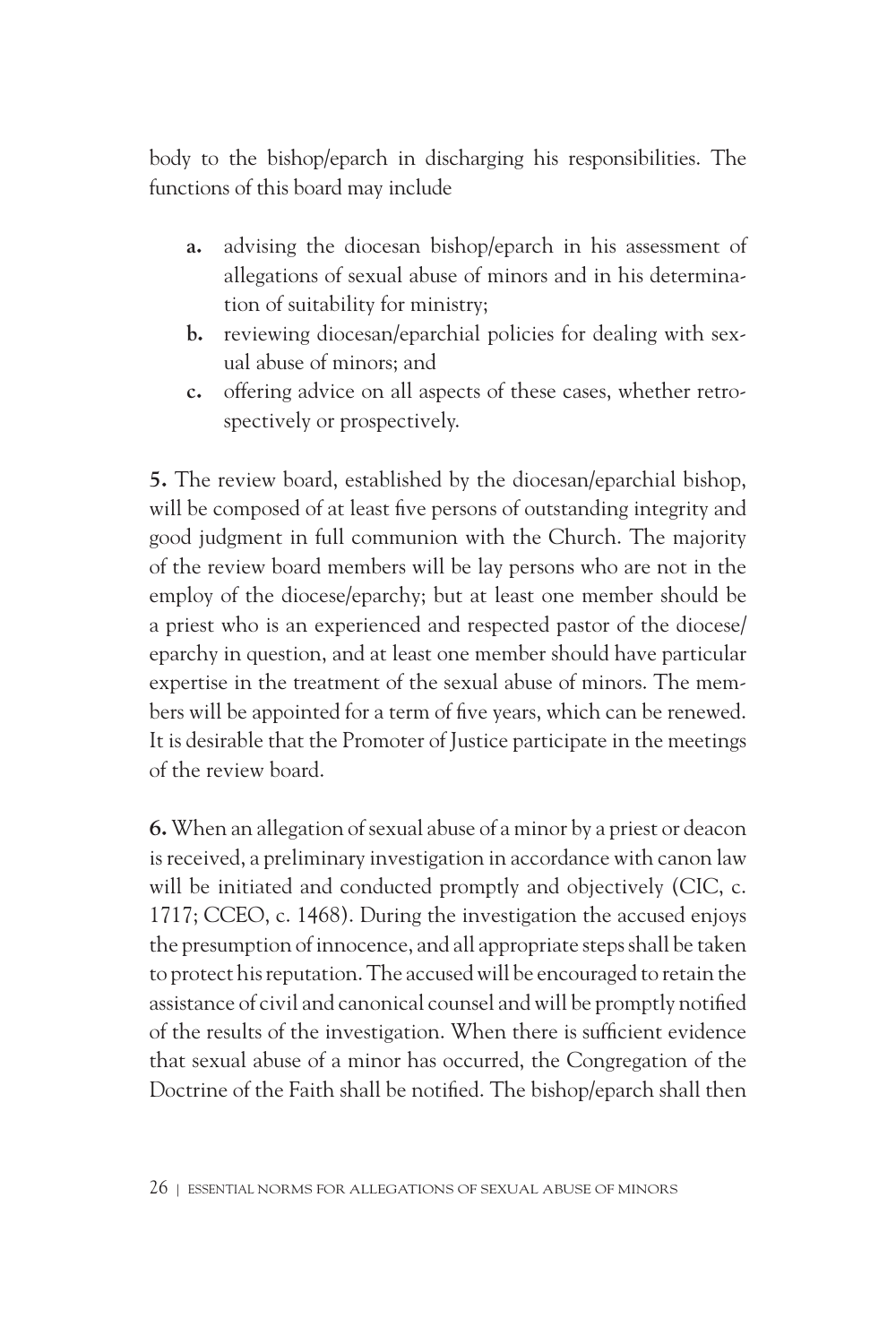apply the precautionary measures mentioned in CIC, canon 1722, or CCEO, canon 1473—i.e*.*, withdraw the accused from exercising the sacred ministry or any ecclesiastical office or function, impose or prohibit residence in a given place or territory, and prohibit public participation in the Most Holy Eucharist pending the outcome of the process.4

**7.** The alleged offender may be requested to seek, and may be urged voluntarily to comply with, an appropriate medical and psychological evaluation at a facility mutually acceptable to the diocese/eparchy and to the accused.

**8.** When even a single act of sexual abuse by a priest or deacon is admitted or is established after an appropriate process in accord with canon law, the offending priest or deacon will be removed permanently from ecclesiastical ministry, not excluding dismissal from the clerical state, if the case so warrants (SST, Art. 6; CIC, c. 1395 §2; CCEO, c. 1453 §1).<sup>5</sup>

**a.** In every case involving canonical penalties, the processes provided for in canon law must be observed, and the various provisions of canon law must be considered (cf. *Canonical Delicts Involving Sexual Misconduct and Dismissal from the Clerical State*, 1995; Letter from the Congregation for the Doctrine of the Faith, May 18, 2001). Unless the Congregation for the Doctrine of the Faith, having been notified, calls the case to itself because of special circumstances, it will direct the diocesan bishop/eparch to proceed (Article 13, "Procedural Norms" for *Motu proprio Sacramentorum sanctitatis tutela*, AAS, 93, 2001, p. 787). If the case would otherwise be barred by prescription, because sexual abuse of a minor is a grave offense, the bishop/eparch may apply to the Congregation for the Doctrine of the Faith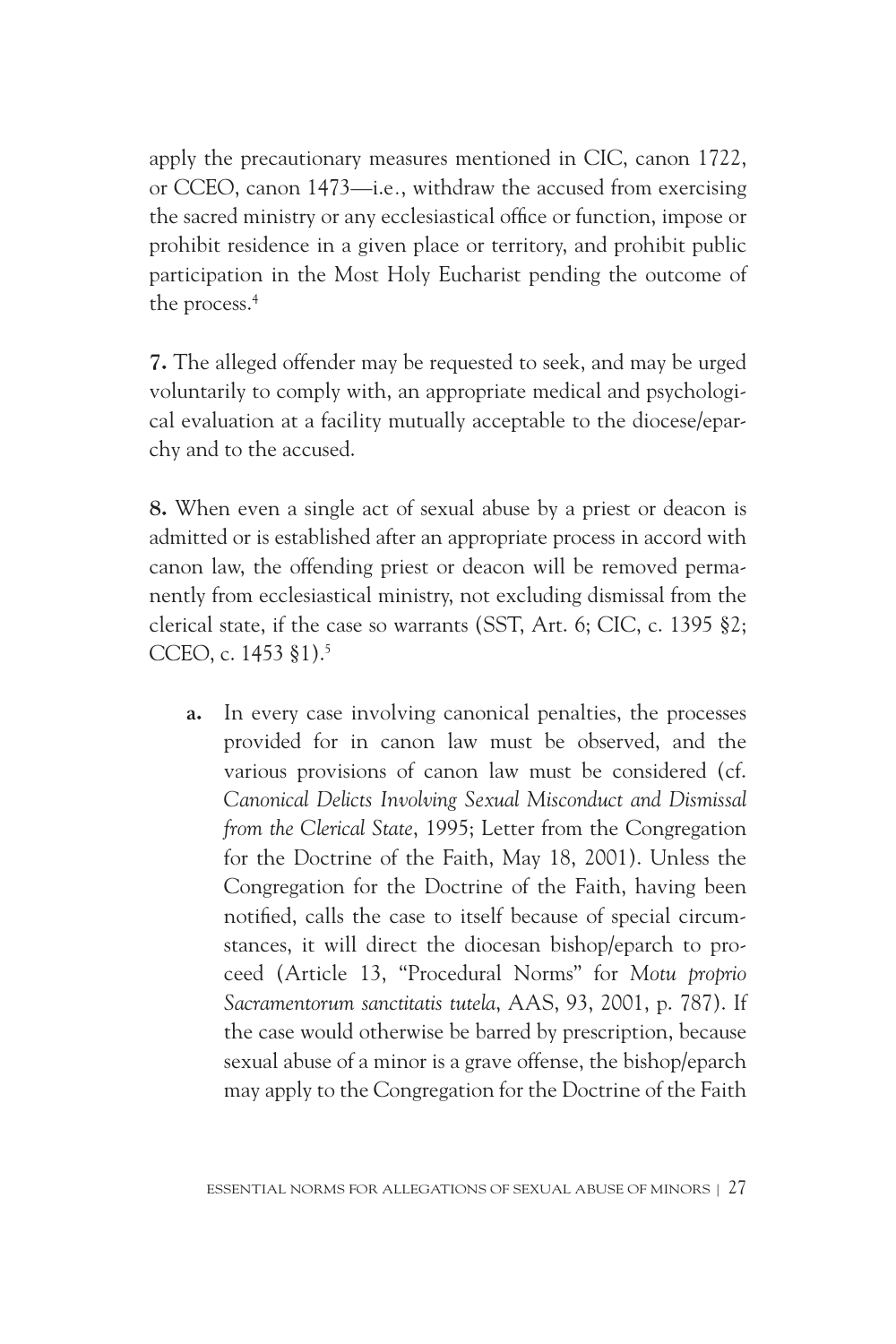for a derogation from the prescription, while indicating relevant grave reasons. For the sake of canonical due process, the accused is to be encouraged to retain the assistance of civil and canonical counsel. When necessary, the diocese/ eparchy will supply canonical counsel to a priest. The provisions of CIC, canon 1722, or CCEO, canon 1473, shall be implemented during the pendency of the penal process.

**b.** If the penalty of dismissal from the clerical state has not been applied (e.g., for reasons of advanced age or infirmity), the offender ought to lead a life of prayer and penance. He will not be permitted to celebrate Mass publicly or to administer the sacraments. He is to be instructed not to wear clerical garb, or to present himself publicly as a priest.

**9.** At all times, the diocesan bishop/eparch has the executive power of governance, within the parameters of the universal law of the Church, through an administrative act, to remove an offending cleric from office, to remove or restrict his faculties, and to limit his exercise of priestly ministry.<sup>6</sup> Because sexual abuse of a minor by a cleric is a crime in the universal law of the Church (CIC, c. 1395 §2; CCEO, c. 1453 §1) and is a crime in all civil jurisdictions in the United States, for the sake of the common good and observing the provisions of canon law, the diocesan bishop/eparch shall exercise this power of governance to ensure that any priest or deacon who has committed even one act of sexual abuse of a minor as described above shall not continue in active ministry.<sup>7</sup>

**10.** The priest or deacon may at any time request a dispensation from the obligations of the clerical state. In exceptional cases, the bishop/ eparch may request of the Holy Father the dismissal of the priest or deacon from the clerical state *ex officio*, even without the consent of the priest or deacon.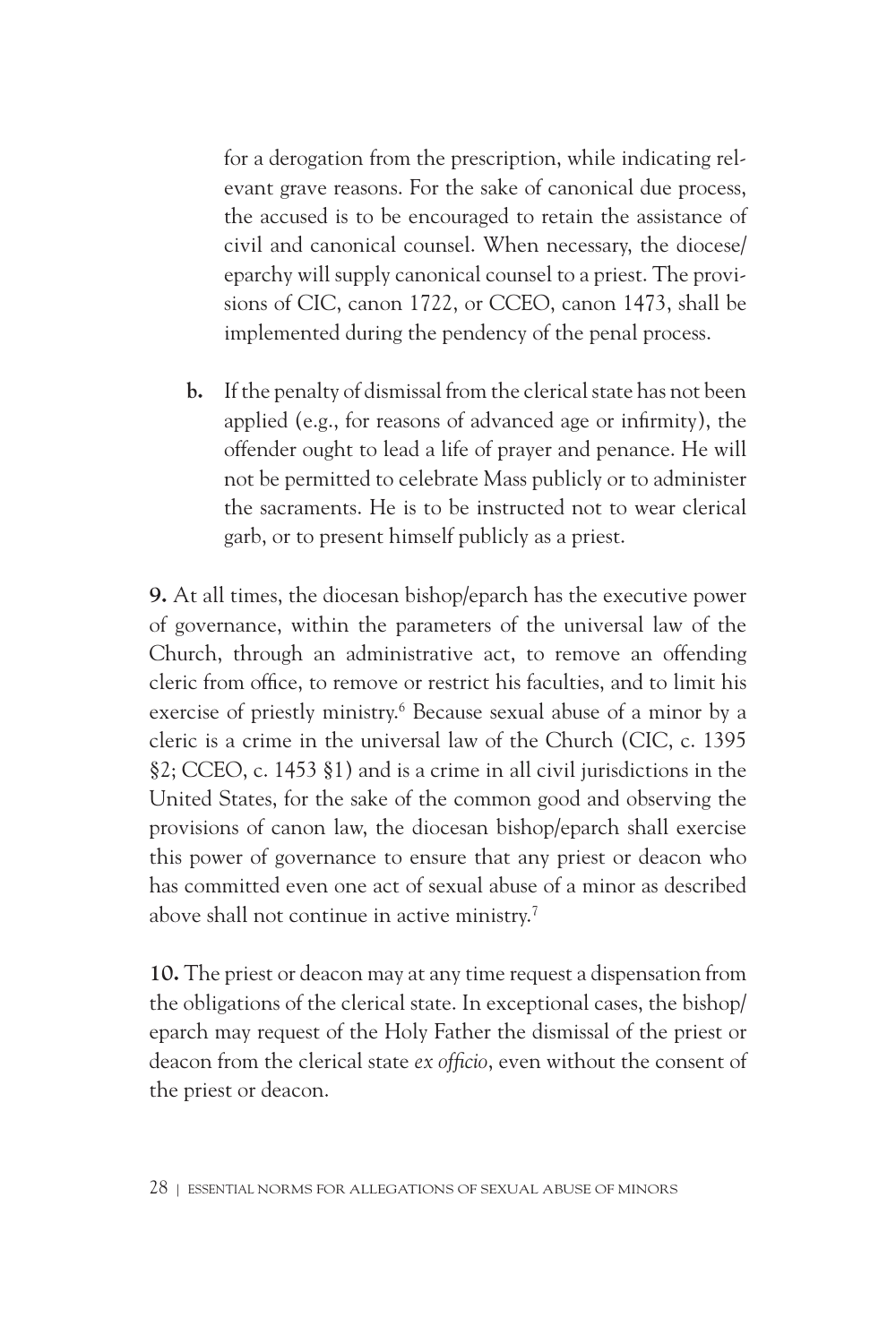**11.** The diocese/eparchy will comply with all applicable civil laws with respect to the reporting of allegations of sexual abuse of minors to civil authorities and will cooperate in their investigation. In every instance, the diocese/eparchy will advise and support a person's right to make a report to public authorities.<sup>8</sup>

**12.** No priest or deacon who has committed an act of sexual abuse of a minor may be transferred for a ministerial assignment in another diocese/eparchy. Every bishop/eparch who receives a priest or deacon from outside his jurisdiction will obtain the necessary information regarding any past act of sexual abuse of a minor by the priest or deacon in question.

Before such a diocesan/eparchial priest or deacon can be transferred for residence to another diocese/eparchy, his diocesan/eparchial bishop shall forward, in a confidential manner, to the bishop of the proposed place of residence any and all information concerning any act of sexual abuse of a minor and any other information indicating that he has been or may be a danger to children or young people.

In the case of the assignment for residence of such a clerical member of an institute or a society into a local community within a diocese/eparchy, the major superior shall inform the diocesan/eparchial bishop and share with him in a manner respecting the limitations of confidentiality found in canon and civil law all information concerning any act of sexual abuse of a minor and any other information indicating that he has been or may be a danger to children or young people so that the bishop/eparch can make an informed judgment that suitable safeguards are in place for the protection of children and young people. This will be done with due recognition of the legitimate authority of the bishop/eparch; of the provisions of CIC, canon 678 (CCEO, canons 415 §1 and 554 §2), and of CIC, canon 679; and of the autonomy of the religious life (CIC, c. 586).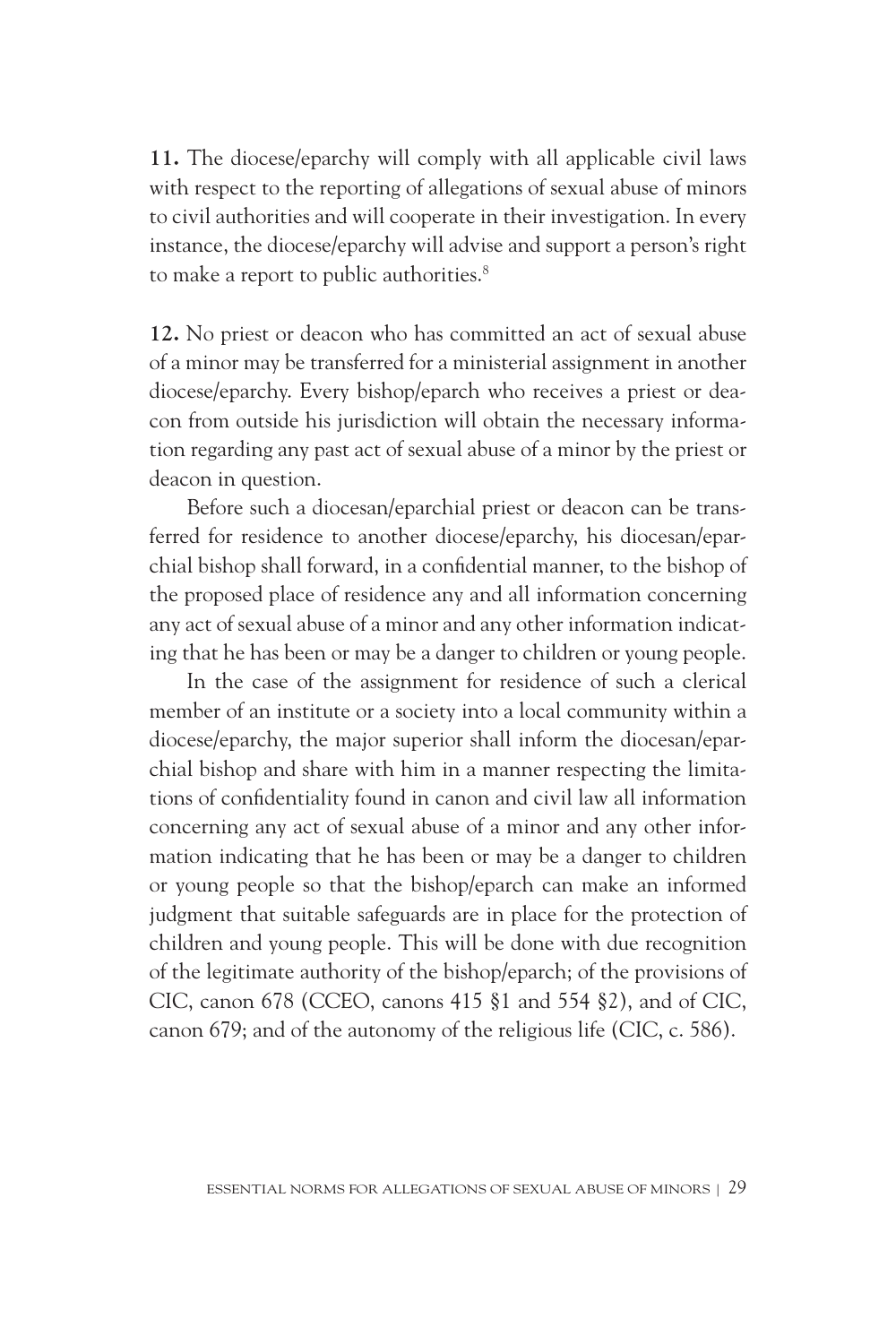**13.** Care will always be taken to protect the rights of all parties involved, particularly those of the person claiming to have been sexually abused and of the person against whom the charge has been made. When an accusation has been shown to be unfounded, every step possible will be taken to restore the good name of the person falsely accused.

#### **NOTES**

- 1 These Norms constitute particular law for the dioceses, eparchies, clerical religious institutes, and societies of apostolic life of the United States with respect to all priests and deacons in the ecclesiastical ministry of the Church in the United States. When a major superior of a clerical religious institute or society of apostolic life applies and interprets them for the internal life and governance of the institute or society, he has the obligation to do so according to the universal law of the Church and the proper law of the institute or society.
- 2 If there is any doubt whether a specific act qualifies as an external, objectively grave violation, the writings of recognized moral theologians should be consulted, and the opinions of recognized experts should be appropriately obtained (*Canonical Delicts*, p. 6). Ultimately, it is the responsibility of the diocesan bishop/eparch, with the advice of a qualified review board, to determine the gravity of the alleged act.
- 3 Due regard must be given to the proper legislative authority of each Eastern Catholic Church.
- 4 Article 19 *Sacramentum sanctitatis tutela* states, "With due regard for the right of the Ordinary to impose from the outset of the preliminary investigation those measures which are established in can. 1722 of the Code of Canon Law, or in can. 1473 of the Code of Canons of the Eastern Churches, the respective presiding judge may, at the request of the Promoter of Justice, exercise the same power under the same conditions determined in the canons themselves."
- 5 Removal from ministry is required whether or not the cleric is diagnosed by qualified experts as a pedophile or as suffering from a related sexual disorder that requires professional treatment. With regard to the use of the phrase "ecclesiastical ministry," by clerical members of institutes of consecrated life and societies of apostolic life, the provisions of canons 678 and 738 also apply, with due regard for canons 586 and 732.
- 6 Cf. CIC, cc. 35-58, 149, 157, 187-189, 192-195, 277 §3, 381 §1, 383, 391, 1348, and 1740-1747. Cf. also CCEO, cc. 1510 §1 and 2, 1°-2°, 1511, 1512 §§1-2, 1513 §§2-3 and 5, 1514-1516, 1517 §1, 1518, 1519 §2, 1520 §§1-3, 1521, 1522 §1, 1523-1526, 940, 946, 967-971, 974-977, 374, 178, 192 §§1-3, 193 §2, 191, and 1389-1396.
- 7 The diocesan bishop/eparch may exercise his executive power of governance to take one or more of the following administrative actions (CIC, cc. 381, 129ff.; CCEO, cc. 178, 979ff.):
	- a. He may request that the accused freely resign from any currently held ecclesiastical office (CIC, cc. 187-189; CCEO, cc. 967-971).

30 | ESSENTIAL Norms for allegations of sexual abuse of minors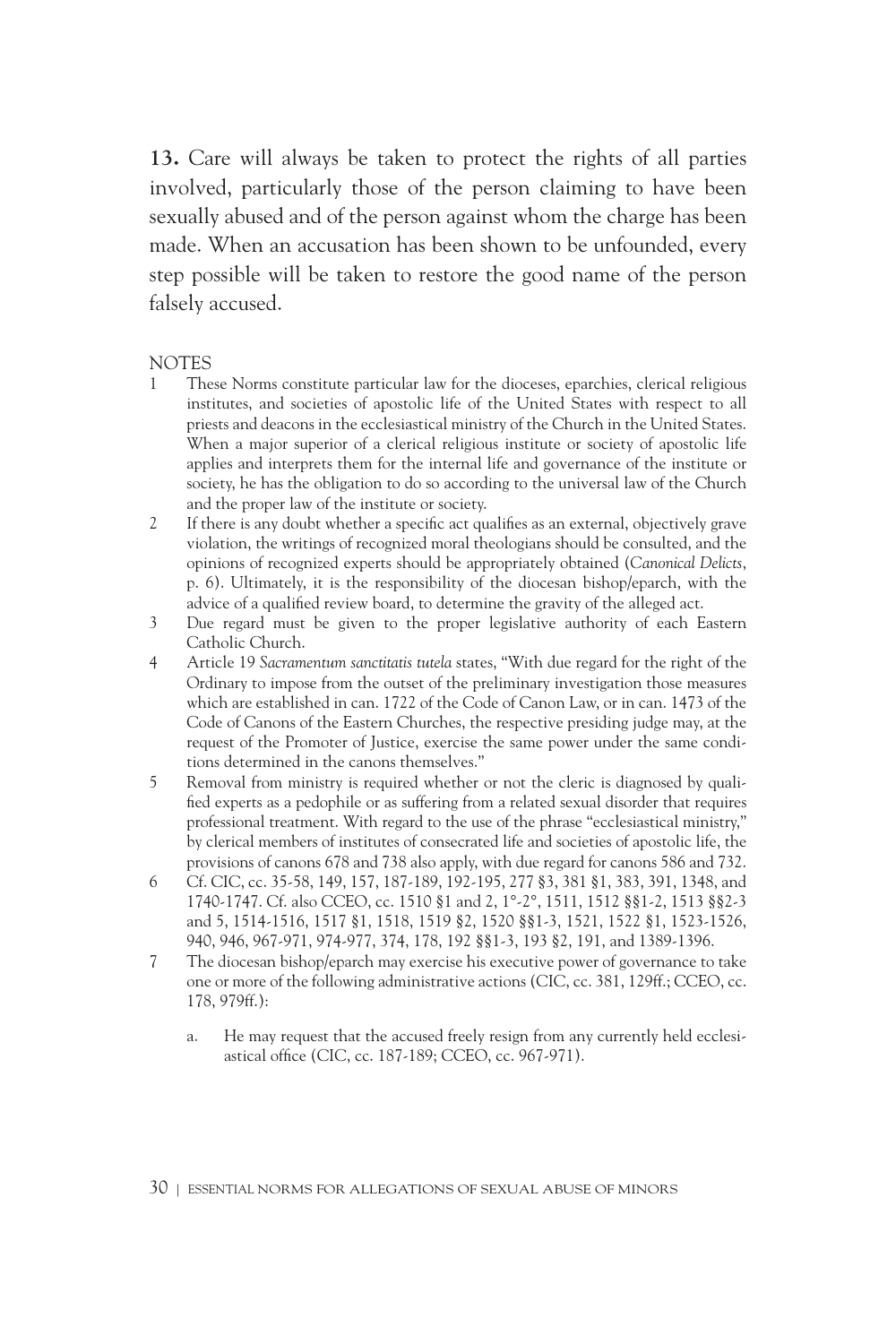- b. Should the accused decline to resign and should the diocesan bishop/eparch judge the accused to be truly not suitable (CIC, c. 149 §1; CCEO, c. 940) at this time for holding an office previously freely conferred (CIC, c. 157), then he may remove that person from office observing the required canonical procedures (CIC, cc. 192-195, 1740-1747; CCEO, cc. 974-977, 1389-1396).
- c. For a cleric who holds no office in the diocese/eparchy, any previously delegated faculties may be administratively removed (CIC, cc. 391 §1 and 142 §1; CCEO, cc. 191 §1 and 992 §1), while any *de iure* faculties may be removed or restricted by the competent authority as provided in law (e.g., CIC, c. 764; CCEO, c. 610 §§2-3).
- d. The diocesan bishop/eparch may also determine that circumstances surrounding a particular case constitute the just and reasonable cause for a priest to celebrate the Eucharist with no member of the faithful present (CIC, c. 906). The bishop may forbid the priest to celebrate the Eucharist publicly and to administer the sacraments, for the good of the Church and for his own good.
- e. Depending on the gravity of the case, the diocesan bishop/eparch may also dispense (CIC, cc. 85-88; CCEO, cc. 1536 §1–1538) the cleric from the obligation of wearing clerical attire (CIC, c. 284; CCEO, c. 387) and may urge that he not do so, for the good of the Church and for his own good.

These administrative actions shall be taken in writing and by means of decrees (CIC, cc. 47-58; CCEO, cc. 1510 §2, 1°-2°, 1511, 1513 §§2-3 and 5, 1514, 1517 §1, 1518, 1519 §2, 1520) so that the cleric affected is afforded the opportunity of recourse against them in accord with canon law (CIC, cc. 1734ff.; CCEO, cc. 999ff.).

8 The necessary observance of the canonical norms internal to the Church is not intended in any way to hinder the course of any civil action that may be operative. At the same time, the Church reaffirms her right to enact legislation binding on all her members concerning the ecclesiastical dimensions of the delict of sexual abuse of minors.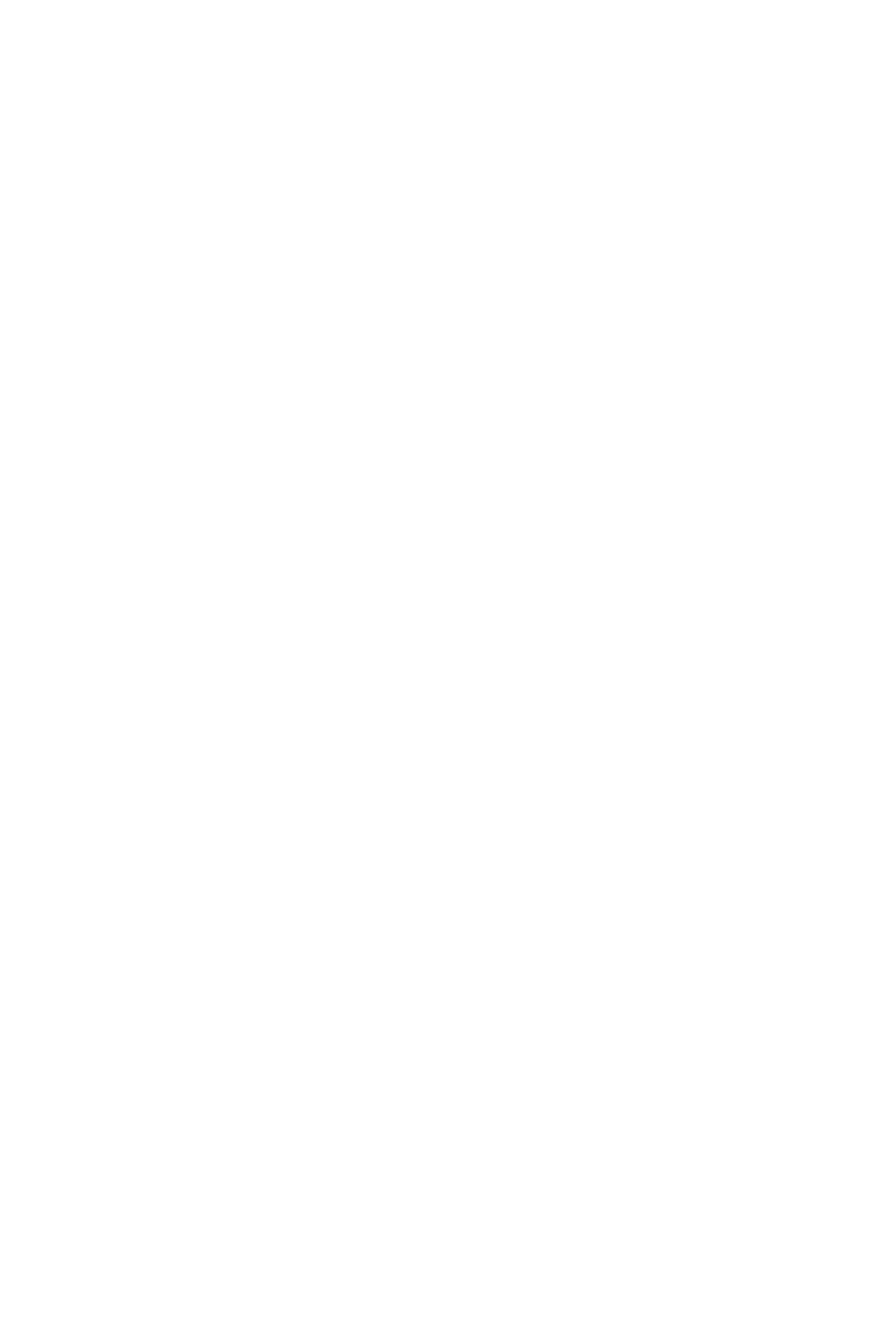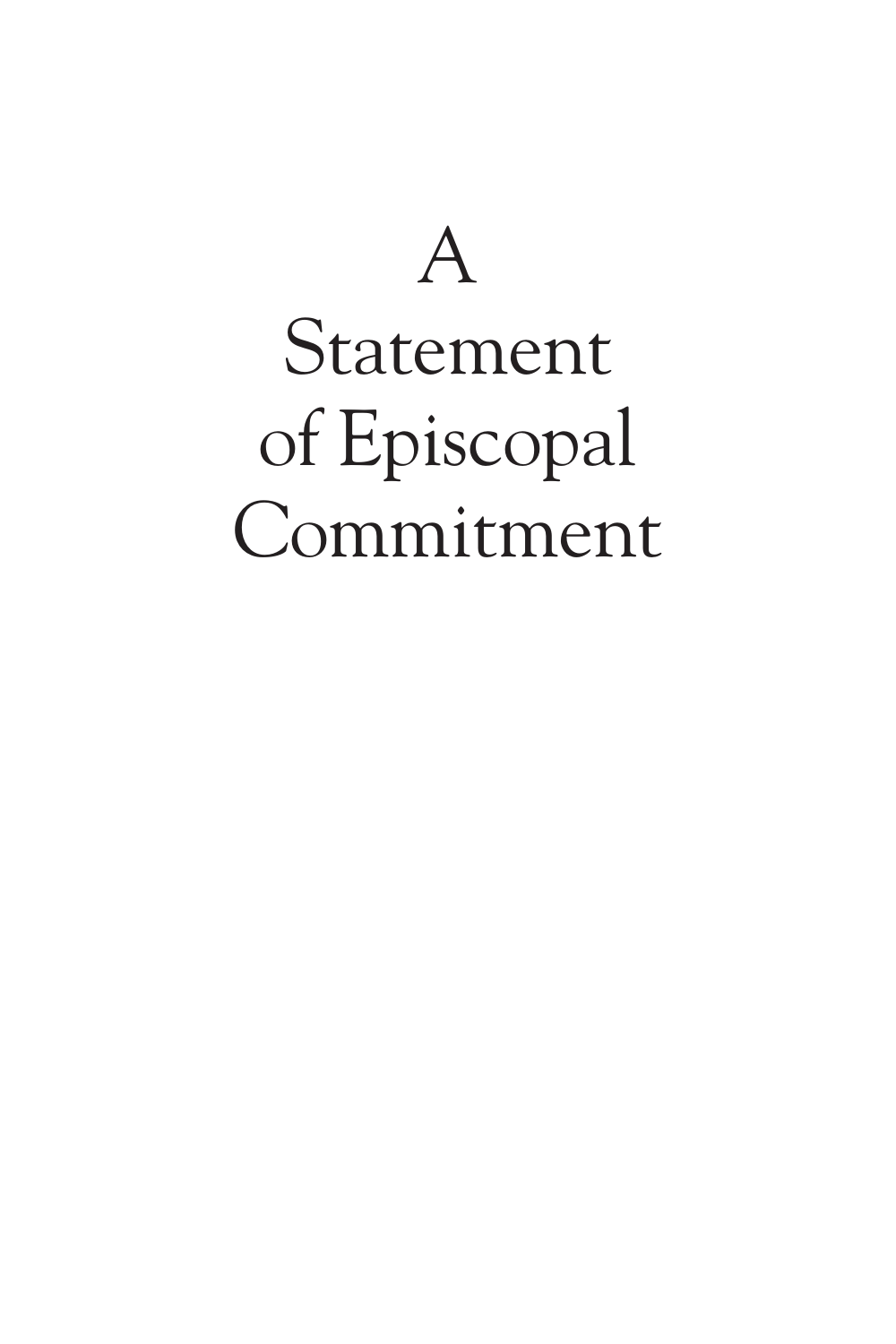✝ A Statement

of Episcopal Commitment

We bishops pledge again to respond to the demands of the Charter in a way that manifests our accountability to God, to God's people, and to one another. Individually *Charter* in a way that manifests our accountability to God, to God's people, and to one another. Individually and together, we acknowledge mistakes in the past when some bishops transferred, from one assignment to another, priests who abused minors. We recognize our roles in the suffering this has caused, and we continue to ask forgiveness for it.

Without at all diminishing the importance of broader accountability, this statement focuses on the accountability which flows from our episcopal communion and fraternal solidarity, a moral responsibility we have with and for each other.

While bishops are ordained primarily for their diocese or eparchy, we are called as well to protect the unity and to promote the common discipline of the whole Church (CIC, c. 392; CCEO, c. 201). Participating in the college of bishops, each bishop is responsible to act in a manner that reflects both effective and affective collegiality.

Respecting the legitimate rights of bishops who are directly accountable to the Holy See, in a spirit of collegiality and fraternity we renew our commitment to the following:

**1.** Within each of our provinces, we will assist each other to interpret correctly and implement, within our respective jurisdictions,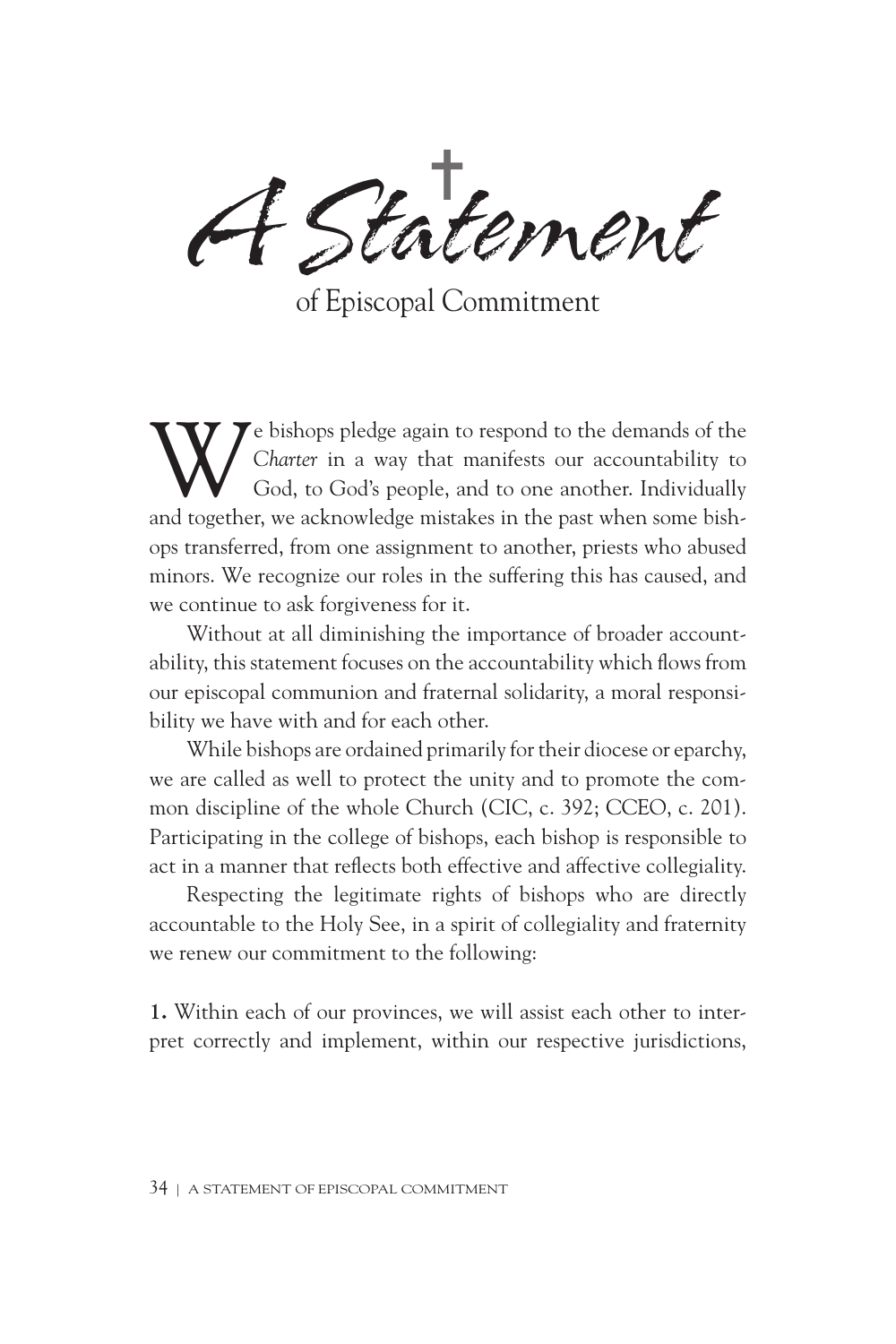the *Charter for the Protection of Children and Young People*, always respecting Church law and striving to reflect the Gospel.

**2.** We will apply the requirements of the *Charter* also to ourselves, respecting always Church law as it applies to bishops. Therefore, if a bishop is accused of the sexual abuse of a minor, the accused bishop is obliged to inform the Apostolic Nuncio. If another bishop becomes aware of the sexual abuse of a minor by another bishop or of an allegation of the sexual abuse of a minor by a bishop, he too is obliged to inform the Apostolic Nuncio and comply with applicable civil laws.

**3.** In cases of financial demands for settlements involving allegations of any sexual misconduct by a bishop, he, or any of us who become aware of it, is obliged to inform the Apostolic Nuncio.

**4.** Within each of our provinces, as an expression of collegiality, including fraternal support, fraternal challenge and fraternal correction, we will engage in ongoing mutual reflection upon our commitment to holiness of life and upon the exercise of our episcopal ministry.

In making this statement, we firmly uphold the dignity of every human being and renew our commitment to live and promote the chastity required of all followers of Christ and especially of deacons, priests and bishops.

This Statement of Episcopal Commitment will be reviewed by the Committee on Clergy, Consecrated Life and Vocations upon the next review of the *Charter*.